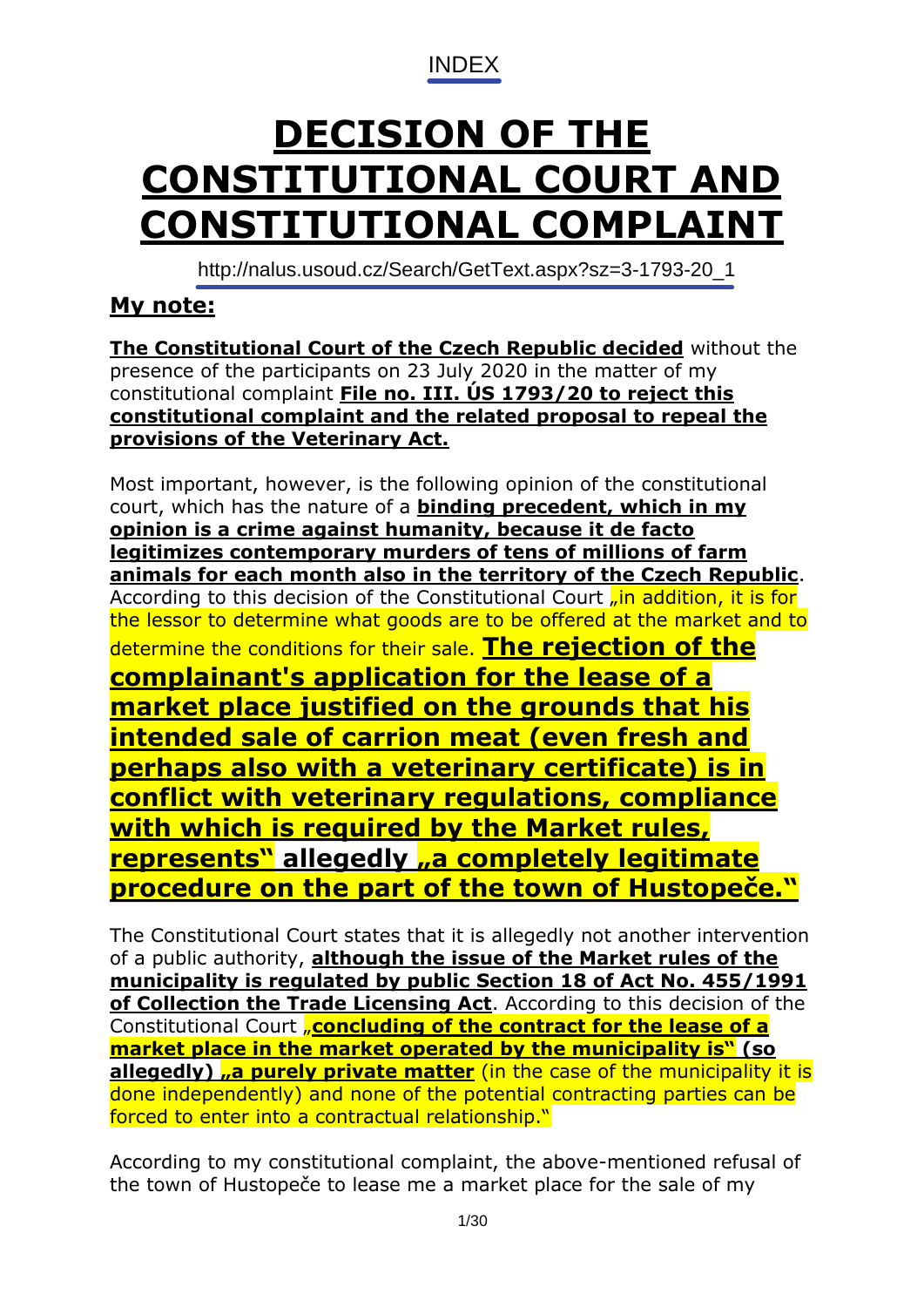above-mentioned assortment was a lasting intervention of a public authority other than an administrative decision, because it was partly independent and on the contrary partly delegated (i.e. administrative, i.e. public) competence of the town of Hustopeče and of the administrator of the market, because it exceeds the scope of delegated competence according to the public Section 18 of Act No. 455/1991 of Collection the Trade Licensing Act (hereinafter also "Trade Licensing Act") regulating the issuance of Market rules in municipal regulation, virtually its implementing Operating rules of town market on Dukelské square in Hustopeče (see its paragraph 1). Therefore, my lease of marketplace on this market involved the unconstitutional performance of the public service only partially within the independent, i.e. private competence of the town of Hustopeče and of the market administrator. Although the town of Hustopeče and the market administrator are entitled to determine the conditions of sale on their market in the Market and Operating rules, but they are then obliged to comply with these legal Acts and they must perform this public service in a non-discriminatory way neither in a purely administrative or private discretion according to below mentioned Article 2 paragraph 3 of the Constitution of the Czech Republic without unconstitutional discrimination in relation to all persons in this market during the sale agency of, among other things, fresh, chilled or frozen meat, which is allowed here according to the Operating rules and happens here in my personal experience. In addition, my assortment was not excluded from sale at this market as unsuitable (see paragraph 1 of Operating rules) but for violation of the veterinary act (see paragraph 9 of Operating rules). Rejection of my assortment by the town of Hustopeče and by market administrator for violation of the public veterinary act (see paragraph 9 of Operating rules) in this matter is according to my constitutional complaint the unconstitutional performance of public service and performance of measure or other intervention of a public authority within Section 72 paragraph 5 of the Act no 182/1993 of Collection on the constitutional court (hereinafter also "act on the constitutional court"). **Therefore, this unconstitutional lasting intervention of a public authority is not a purely private law relationship, and therefore the jurisdiction of the Constitutional Court is also given.**

Because I want to pay my living costs from this sale of my relatively expensive assortment and to exercise it as my main profession, this unconstitutional lasting intervention of a public autority is a refusal of an administrative permission in connection with the requirements for the exercise of my profession\*, thus among other things a dispute over civil rights and obligations and the substantial harm according to the Article 6 Right to a fair trial in conjunction with Article 35 paragraph 3) letter b) of the **European CONVENTION ON THE PROTECTION OF HUMAN RIGHTS AND FUNDAMENTAL FREEDOMS**, as amended by Protocols No 11 and No 14.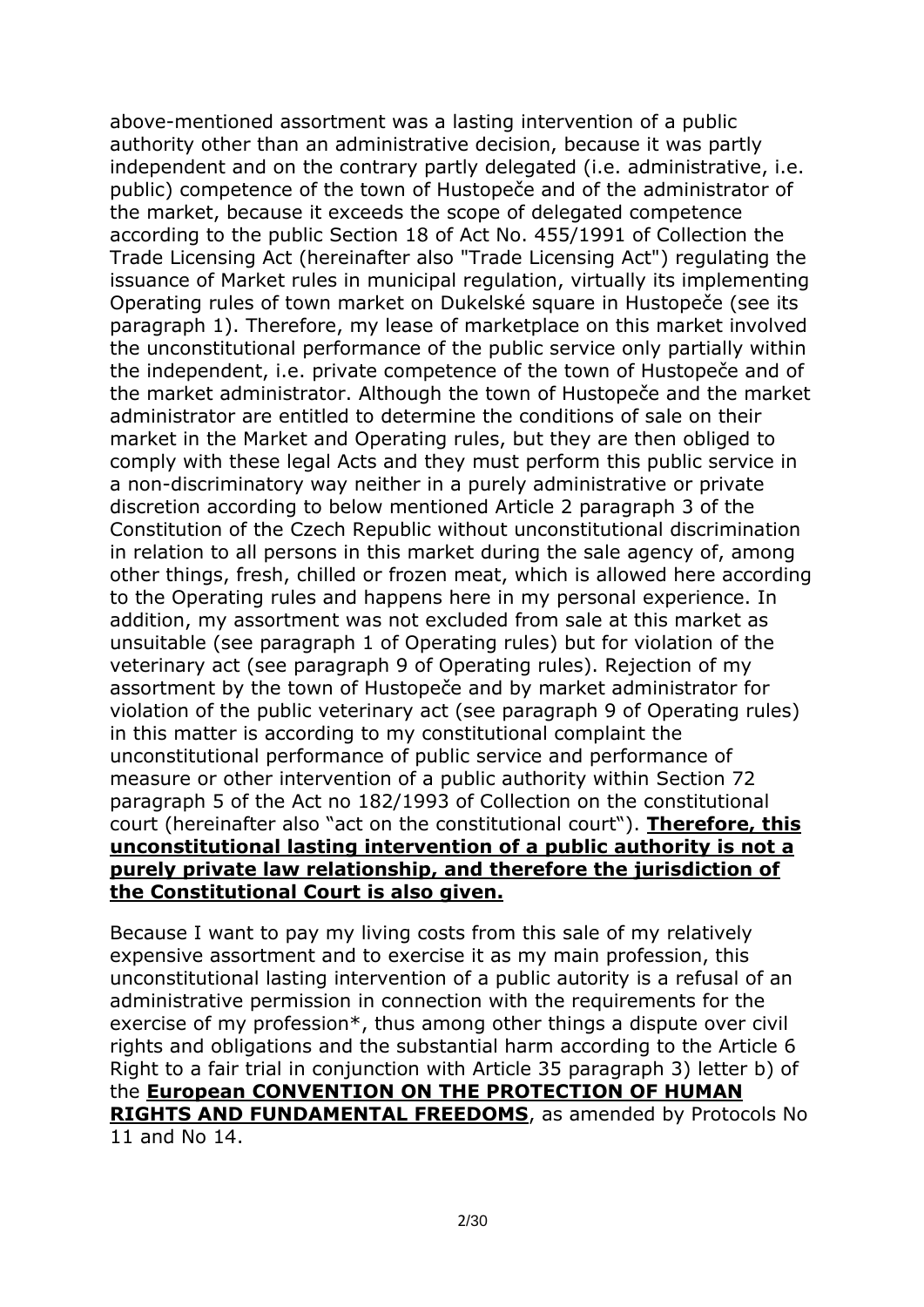\*Benthem v. The Netherlands, No. 8848/80, October 23, 1985, Series A No. 97, § 36

I confirm that I have used all available and effective remedies in the given State (Czech Republic), namely a letter with the data message of the town of Hustopeče and the market administrator: Organizational unit of the town of Hustopeče Administration and maintenance of buildings dated 25 June 2020 reference number: MUH/37082/20/433, file reference: MPO/7131/20/433. To the exhaustion of all domestic remedies against this unconstitutional lasting intervention of the town of Hustopeče, I state the following. This lasting intervention of a public autority goes beyond the independent, i.e. private competence of the town of Hustopeče due to the regulation of the issued Market and Operating rules of its market within the public Section 18 of the Trade Licensing Act and so it is unconstitutional performance of public service only partially within the public (i.e. administrative competence). Due to the partially independent, i.e. private competence of the town of Hustopeče in this matter, it is not possible to proceed here according to Act No. 500/2004 of the Collection on the Administrative Procedure Code and Act No. 150/2002 of the Collection on the Administrative Procedure Court Code. **Therefore, it is the execution of measure, virtually other intervention of a public authority within the meaning of Section 72, Paragraph 5) of the Act on the Constitutional Court, against which there were no other remedies than the above-mentioned constitutional complaint and against which this constitutional complaint was not inadmissible.**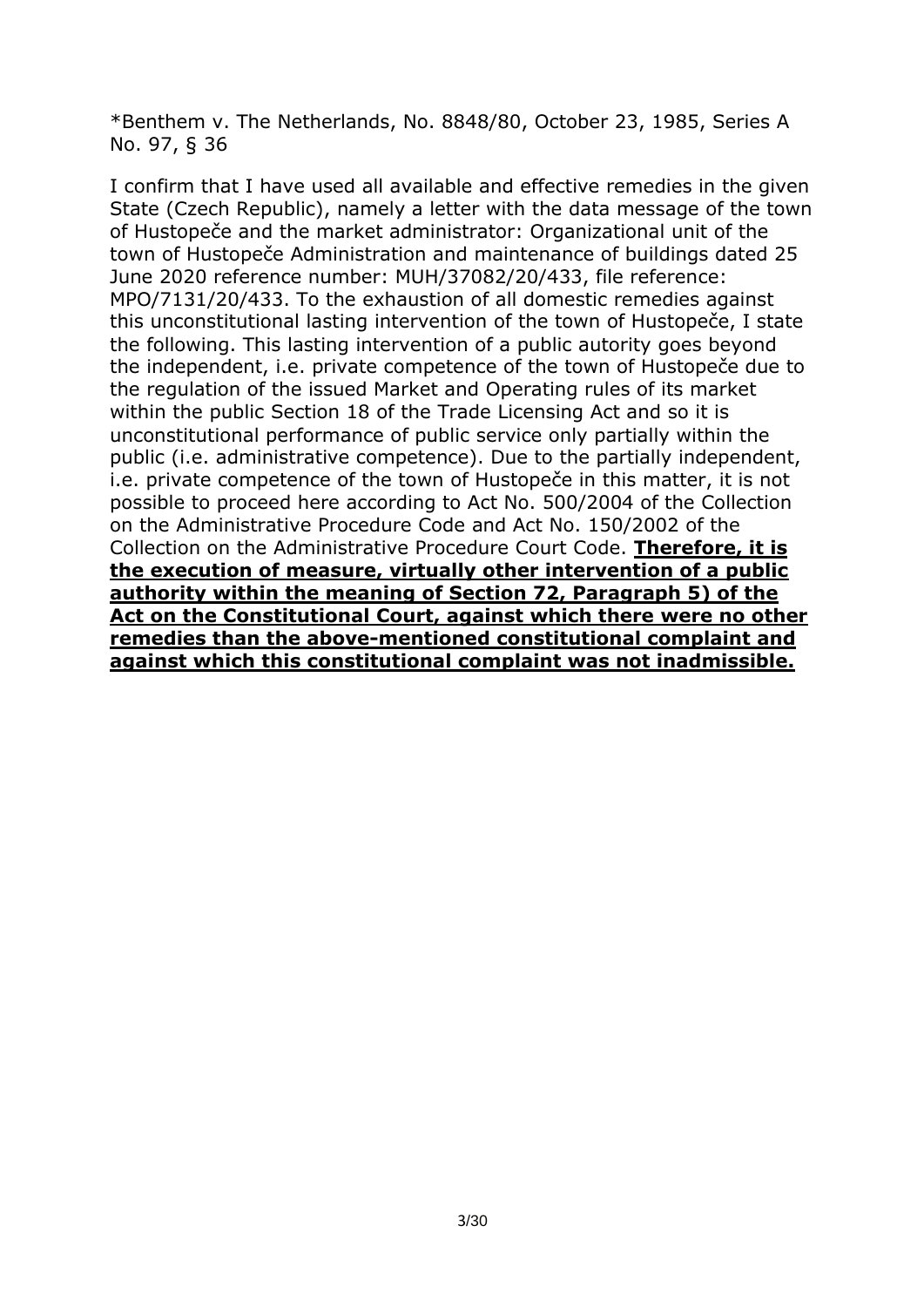III. ÚS 1793/20

#### **CZECH REPUBLIC**

## **RESOLUTION**

#### **Of the Constitutional Court**

 The Constitutional Court ruled in a senate composed of the President Jiří Zemánek ( Judge-Rapporteur) and Judges Radovan Suchánek and Vojtěch Šimíček on the constitutional complaint of **JUDr. Dalibor Grůza , Ph.D.** , apartment Mírová 1098/4, Hustopeče, represented by JUDr. Miroslav Moltas , LL.M., lawyer, registered office Střední 933/10, Hustopeče, against another intervention of a public authority, connected with a proposal to repeal § 3 par. d), § 5 par. 1 let. h), § 18, § 21 par. 1, § 27a par. 1 let. b) and par. 3, § 39 par. 2 and par. 3, § 39a to § 41 and § 42 par. 2 and par. 3 of Act No. 166/1999 Coll., on veterinary care and on the amendment of some related acts ( Veterinary Act), as amended, as follows:

# **The constitutional complaint and the related proposal are rejected.**

#### Justification:

1. By a submission received by the Constitutional Court on 27 June 2020 and supplemented by a submission dated 30 June 2020, the applicant objected to the communication from the Town of Hustopeče dated 24 June 2020 File no. MUH / 37082/20/433, which did not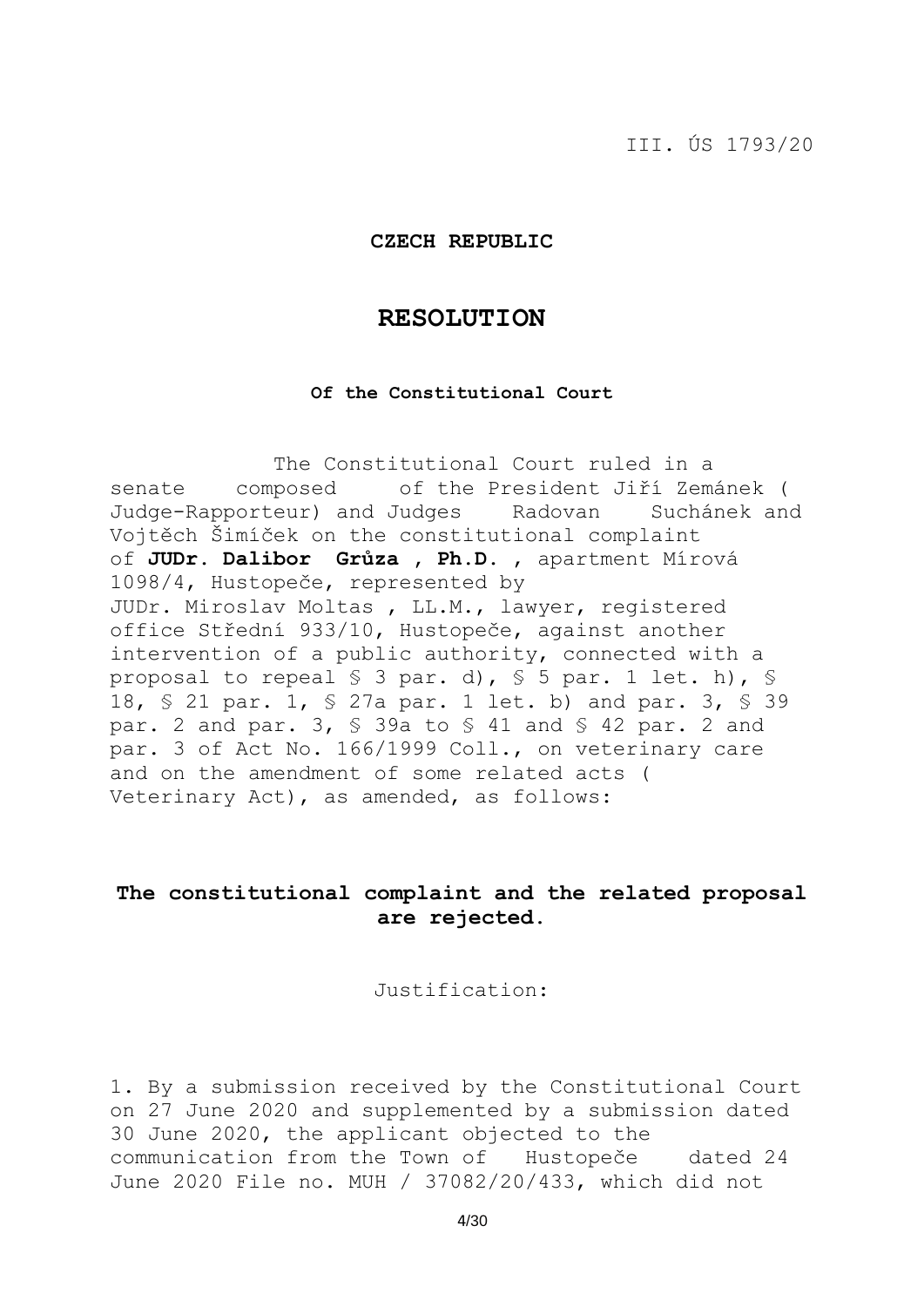grant his request for the lease of a market place in the market operated by the town of Hustopeče for the purpose of "sale unprocessed after veterinary autopsy of fresh meat of poultry carrions (hens) from own breeding for human consumption" due to discrepancy of this application with legal regulations [specifically with Act No. 166/1999 Coll., on Veterinary Care and on the Amendment of Certain Related Acts ( Veterinary Act ), as amended later regulations]. It demands that the Constitutional Court prohibit the town of Hustopeče and the market administrator (Administration and maintenance of the buildings of the town of Hustopeče, organizational unit) from preventing it from selling such meat. In the submission, he also proposed the repeal of the provisions of the Veterinary Act listed in the title.

2. In the conduct of the Town of Hustopeče, which refused to conclude a contract with it for the lease of a market place, the complainant sees another intervention of a public authority against which there is no procedural means of protection. The admissibility of a constitutional complaint is derived from § 75 para. a) of the Act

III. ÚS 1793/20

No. 182/1993 Coll., on the Constitutional Court, as amended (hereinafter the "Act on the Constitutional Court"), as its significance substantially exceeds the applicant's own interests and was filed within one year.

3. Before the Constitutional Court proceeds to the factual assessment of the constitutional complaint, it is obliged to examine whether it meets all the requirements required by law and whether the conditions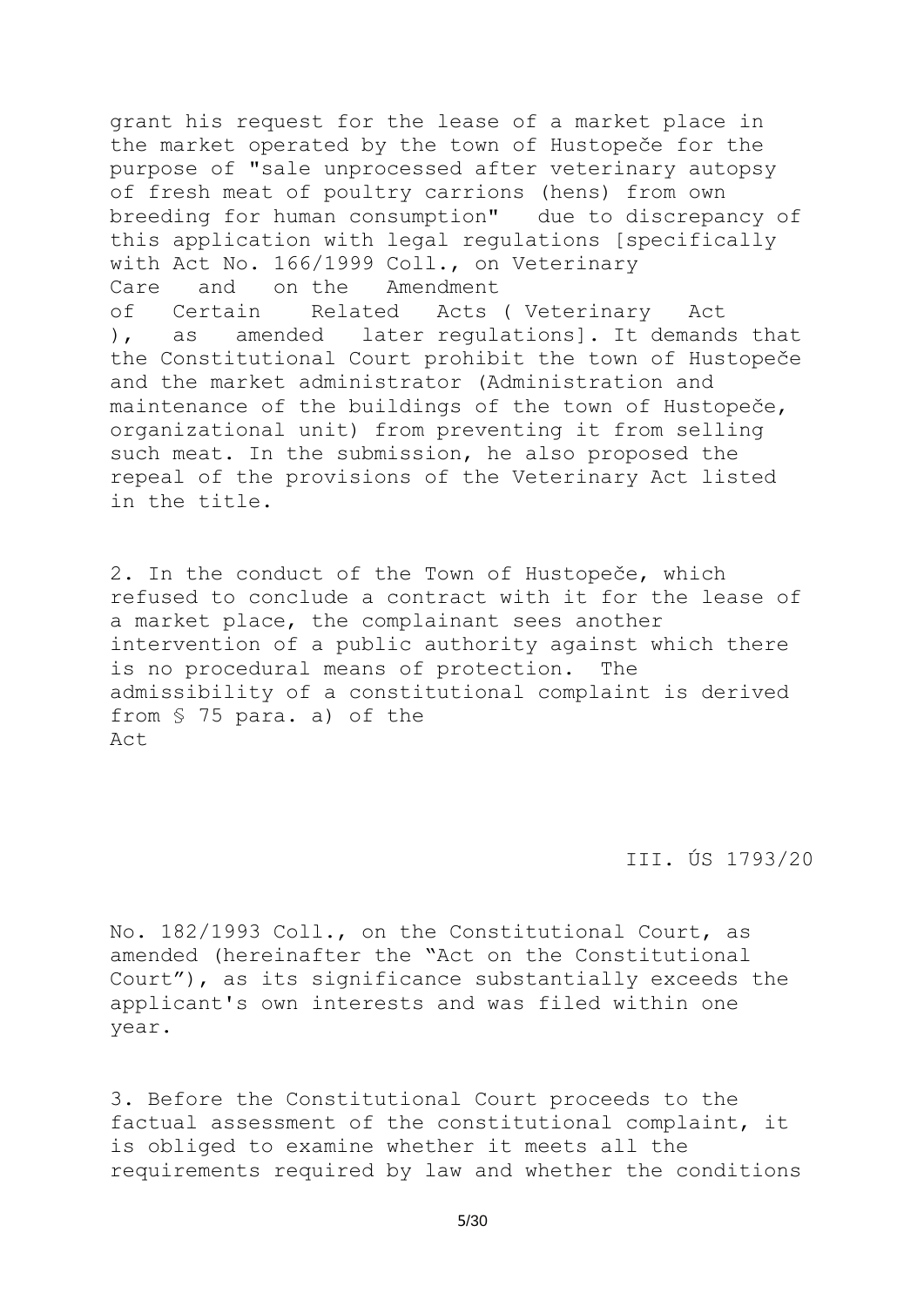for its hearing set by Act No. 182/1993 Coll., On the Constitutional Court, as amended, are given, below only the "Constitutional Court Act"). He did not reach such a conclusion in the present case.

4. A constitutional complaint pursuant to Article 87 para. d) The Constitution of the Czech Republic ( hereinafter the " Constitution") constitutes a procedural means for the protection of the subjective fundamental rights and freedoms of the individual complainant, which are guaranteed by the constitutional order. According to the Act on the Constitutional Court, a natural or legal person is entitled to file a constitutional complaint against a final decision in proceedings in which he or she was a party, measure or other intervention of a public authority violating his or her fundamental right or freedom guaranteed by constitutional order.

5. The complainant sees another intervention of a public authority in the fact that the town of Hustopeče refused to conclude a contract with him for the lease of a market place. However, a public authority intervention (other than a final decision), which is usually interpreted as a one-off, illegal and at the same time unconstitutional attack by public authorities on constitutionally guaranteed fundamental rights and freedoms, it cannot be considered at all in this case. Concluding a contract for the lease of a market place in the market operated by the municipality is a purely private matter (in the case of the municipality it is done independently) and none of the potential contracting parties can be forced to enter into a contractual relationship. In addition, it is for the lessor to determine what goods are to be offered at the market and to lay down the conditions for their sale. The complainant's refusal to rent a market place is justified by the fact that his intended sale of carrion meat (albeit fresh and possibly also with a veterinary certificate) is contrary to veterinary rules. whose observance is also required in the Operating rules of the Market, represents a completely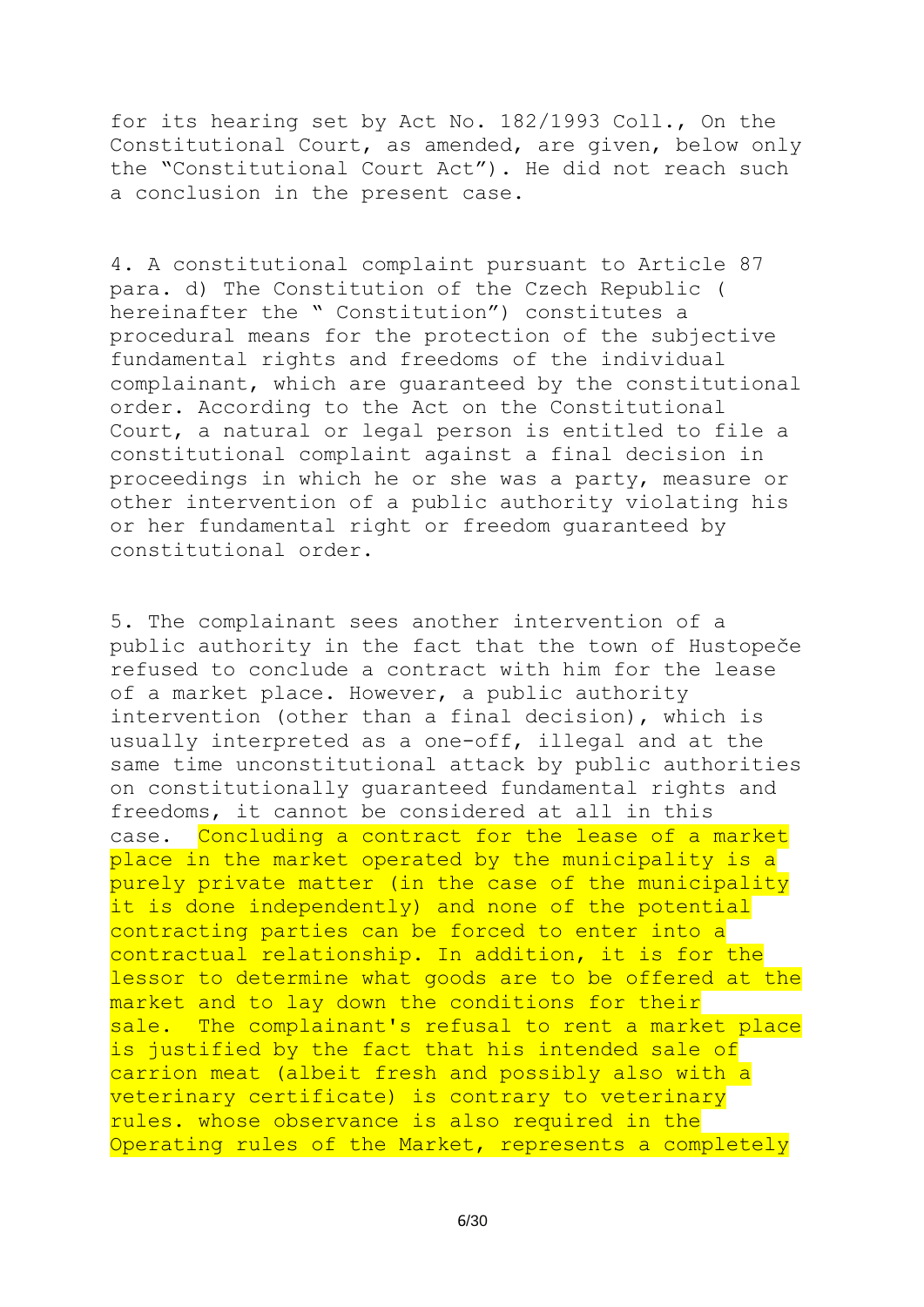legitimate procedure on the part of the town of Hustopeče.

6. If the Constitutional Court did not find another intervention of a public authority in the rejection of the applicant's application for the lease of a market place, then his constitutional complaint must be assessed in the light of this conclusion. According to § 43 par. 1 let. d) of the Act on the Constitutional Court, the Judge-Rapporteur outside the oral proceedings without the presence of the participants shall reject the motion by a resolution if it is a motion for the hearing of which the Constitutional Court does not have jurisdiction. Non-jurisdiction means a situation where the complainant demands something to which the Constitutional Court is not entitled, namely that he is not at all capable of conducting such proceedings. Therefore, if the complainant demands the issuance of a decision prohibiting the town of Hustopeče and the market administrator from preventing the complainant from selling meat (carrions), the Constitutional Court does not have jurisdiction to hear such a motion. By hearing such a proposal, the Constitutional Court would deviate from the limits of its competence arising from Article 2 para. 3 of the Constitution and Article 2 para. 2 of the Charter of Fundamental Rights and Freedoms.

7. With regard to the fact that the Constitutional Court is not at all competent to hear the complainant's petition, his arguments deriving the admissibility of the constitutional complaint from § 75 para. a) of the Act on the Constitutional Court are not also relevant.

2

III. ÚS 1793/20

8. For the above-mentioned reasons, outside the oral proceedings without the presence of the participants,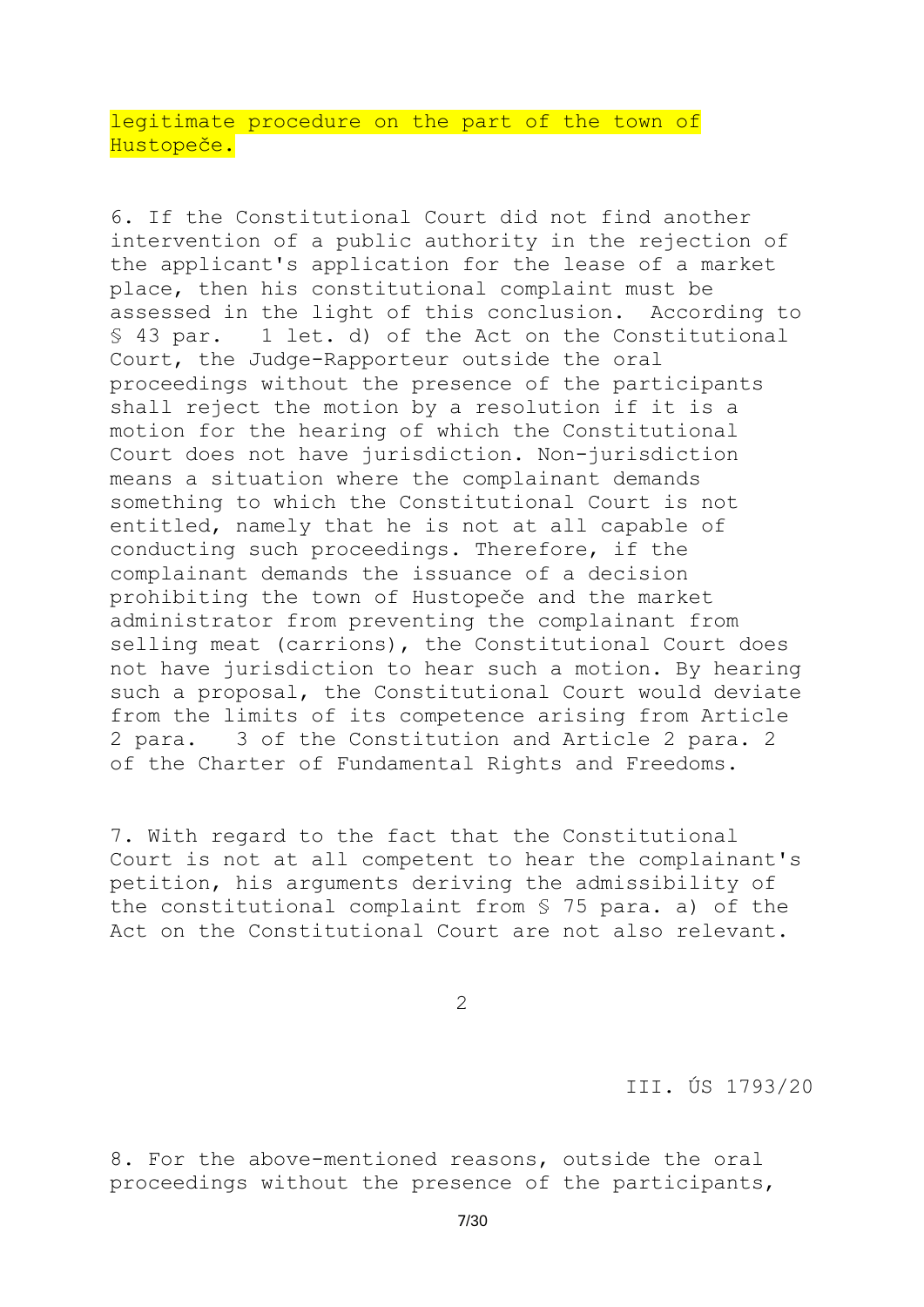the Constitutional Court rejected the constitutional complaint by a resolution as a motion for the hearing of which the Constitutional Court does not have jurisdiction [§ 43 para. d) of the Act on the Constitutional Court].

9. Given that the accessory petition for annulment of the legal regulation [provisions of the Veterinary Act mentioned in the title] submitted on the basis of § 74 of the Act on the Constitutional Court shares the fate of the constitutional complaint, it had to be rejected, pursuant to § 43 para. b) of the Act on the Constitutional Court.

# **Instruction: An appeal against a resolution of the Constitutional Court is not admissible.**

Done at Brno, 23 July 2020

Jiří Zemánek vr President of the Senate

For the correctness of the making: Monika Zbořilová

3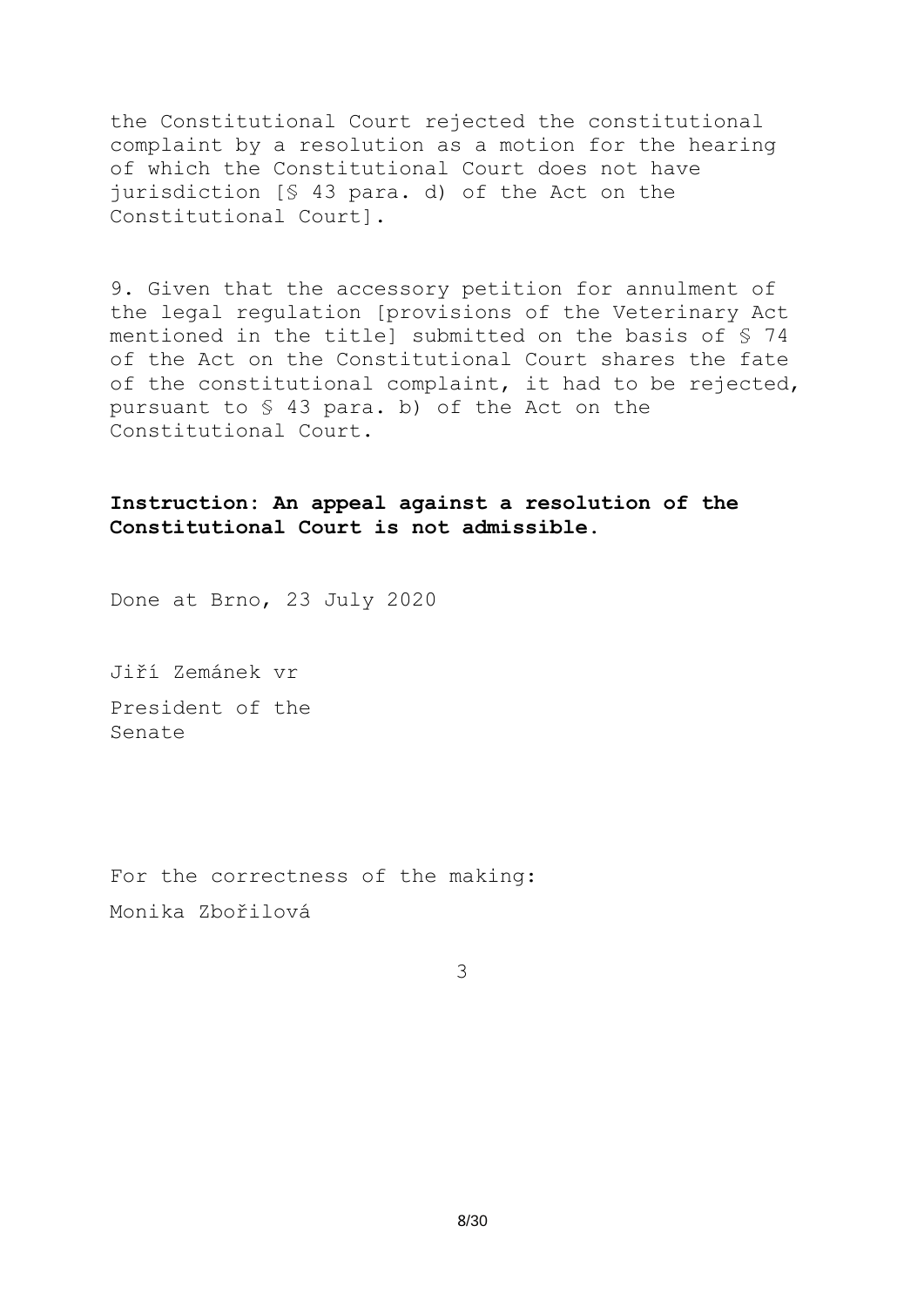Registered seat: AK Střední 933/10, 693 01 Hustopeče branch: AK Kupkova 380/2 690 020 Břeclav phone: +420 605 757 673 email: [akmoltas@email.cz](mailto:akmoltas@email.cz)

JUDr. Miroslav Moltas, LL.M. CAK: 50103, IC:

16350715 LAWYER

**Constitutional Court of the Czech Republic** Joštova 8 660 83 **Brno**

#### **Reference number of the Constitutional Court: III.ÚS 1793/20**

Of the Town of Hustopeče reference number : MUH/37082/20/433, file reference: MPO/7131/20/433

#### **Draftsman:**

JUDr. Dalibor Grůza Ph.D., born January 29, 1973, permanent address Mírová 1098/4, 693 01 Hustopeče, tel. 534008871, **delivery address** - data box ID: ztxswqa, Type of box: Natural person, Name: Dalibor GRŮZA (Authorized person)

**represented by:** JUDr. Miroslav Moltas, LL.M., lawyer with the registration number of the Czech Bar Association: 50103, ID: 16350715, address: Střední 933/10, 693 01 Hustopeče

#### **Other participants:**

1. Town of Hustopeče, ID: 00283193, with its registered office at Dukelské square 2/2, 693 01 Hustopeče *(hereinafter also " Town of Hustopeče " )*

2 **.** Market adm inistrator: Organizational unit of the town of Hustopeče Administration and maintenance of buildings, with its registered office at Dukelské square 2/2, 693 01 Hustopeče *(hereinafter also "market administrator")*

# **Supplement to the constitutional complaint together with the motion to repeal the provisions of the Act filed on 27 June 2020 without the legal representation of the petitioner by his lawyer**

#### **Triplicate**

**Evidence:** files of the Town of Hustopeče reference number: MUH/37082/20/433, file reference: MPO/7131/20/433

#### **Enclosures:**

- **My data message** to the Town of Hustopeče and the market administrator **from 17 May 2020** with a delivery **note** from 18 May 2020 (**message ID 785135987 - here as a forwarded attachment to my data message from 19 June 2020 below** ) with attachments:

- 1. JUDr. Dalibor Grůza Ph.D., Summary of the Philosophy of Balance (4 pages), copyleft May 14, 2020, see **[www.spvzt.cz](http://www.spvzt.cz/)**
- 2. My application for the lease of one market place at the market on Dukelské square in Hustopeče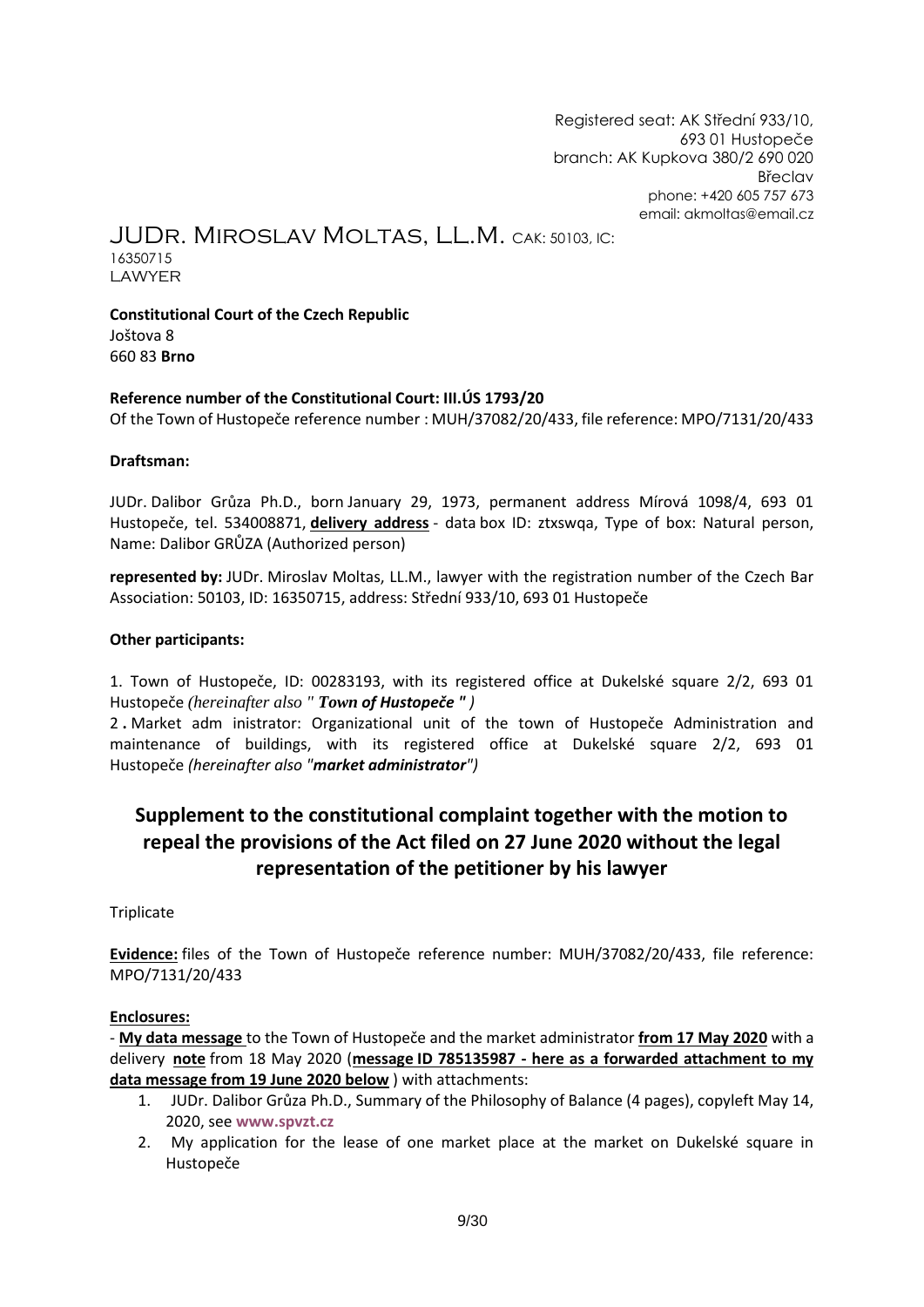- **My data message** to the Town of Hustopeče and the market administrator **from 19 June 2020** with a delivery **note** from 22 June 2020 (**message ID 795999584** ) with attachments:

- 3. Pre-litigation letter to comply with Section 142a of the Code of Civil Procedure
- 4. Preliminary wording of my constitutional complaint (reported to the Town of Hustopeče and the market administrator)

5. Old as amended on 22 May 2012 and new as of 4 June 2020 Operating rules of the market on Dukelské square in Hustopeče

6. **My supplementary data message** to the Town of Hustopeče and the market administrator **from 24 June 2020** with a delivery **note** from 24 June 2020 (**message ID 797332749** )

7. **Data message of the Town of Hustopeče and the market administrator of 25 June 2020** with a delivery **note** of 25 June 2020 (**message ID 797890842)** on the exclusion of my poultry carrions from sale at the market for the contested provisions of the Veterinary Act

# **Power of Attorney dated June 30, 2020**

#### **Content of the complaint:**

I. Facts of the complaint… page 2

II. Description of legal facts… page 2

III. Fundamental rights and freedoms which the complainant alleges have been violated… pages 2 to 10

IV. Compliance with the admissibility requirements of the complaint… page 10

V. Required legal protection if the Constitutional Court decides in my favor… pages 10 to 11

VI. Prayer of the constitutional complaint… pages 11 to 17

VII. Supplementing my constitutional complaint… pages 17 to 18

#### **On my express instruction, I wish that all of my lawyer's submissions and all of my submissions in this case and that my constitutional complaint be considered as a whole.**

# **I. The facts of the complaint**

1.I am a small poultry breeder in my garden with a cellar on Habánská Street in Hustopeče and I **asked the Town of Hustopeče and the market administrator** *( see Enclosure No. 5 )* **to rent one market place** on the market with a data message dated 17 May 2020 delivered on 18 May 2020 on Dukelské square in Hustopeče **for sale** in small quantities unprocessed after veterinary autopsy of fresh (meat) **poultry carrions**, namely hens from my own small farm (breeding activities), especially to ethical vegetarians (people and by them represented /breeded/ their animals that do not survive completely without eating meat and thus would consume a minimum amount of this contemporary most merciful meat (i.e carrions) which do not endanger their health *(see Enclosure No. 2 )*. If the listed public authority did not decide on my application within 30 days of its submission, I sent him a **pre-litigation letter pursuant to Section 142a of the Code of Civil Procedure** within at least 7 days before filing the motion to initiate this procedure with my data message from 19. June 2020 delivered to it on 22 June 2020 *(see Enclosure No. 3 )*. This authority responded to this letter with its data message of 25 June 2020 *(see Enclosure No. 7 )* that it was forced not to rent me a market place *(see Enclosure No. 5 )* for the above-mentioned assortment of poultry carrions due to the law and the Operating rules. According to provisions of the Veterinary Act contested by me as amended.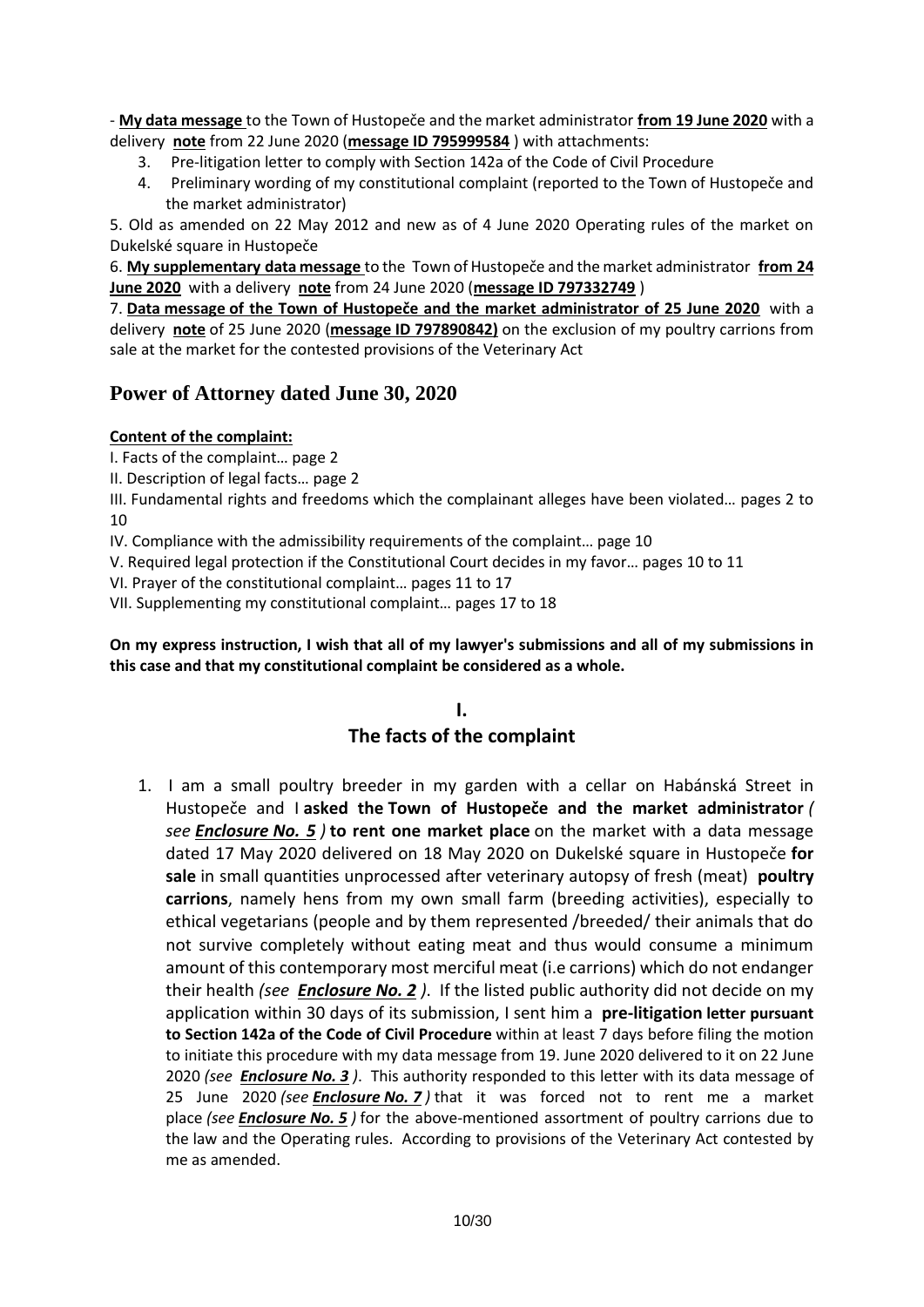#### **II. Description of legal facts**

2. According to the **rules of operation of the market** the market administrator should not exclude as unsuitable from sale after assessing of my above sale assortment the this sale assortment or its portion and **to prevent from sale ad I. of this constitutional complaint** through not concluding a contract for the lease with me *(or reservation according to the new Operating rules of the Market, my note) of* one market place in the market on Dukelské square in Hustopeče *(see Enclosure No. 5 )* despite my fruitless pre-litigation letter ad I. of this constitutional complaint, for the following reasons and for reasons of constitutionality (see below) . This is a **permanent other intervention, partly in its own right** of the town of Hustopeče than the administrative decision.

## **III.**

# **Fundamental rights and freedoms, the violation of which the complainant alleges**

*3.* Against the above-mentioned **lasting measure, or other intervention of a public authority (ad II. of this constitutional complaint), I submit** within the meaning of Section 72 paragraph 1 letter a) and Section 74 of Act No. 182/1993 of the Collection on the Constitutional Court *(hereinafter also " Act on the Constitutional Court")* this **constitutional complaint**

## **together with a proposal to repeal the provisions of the Act** ,

which justifies the violation of **Articles 3, 6, 7, 26 and 36 of** the Charter of Fundamental Rights and Freedoms (Resolution No. 2/1993 of Collection Resolution of the Czech National Council on promulgation of the Charter of Fundamental Rights and Freedoms as part of the constitutional order of the Czech Republic) *(hereinafter also the "Charter" )* and **Article 2 of** Constitutional Act No. 1/1993 of the Collection of the Constitution of the Czech Republic *( hereinafter also the "Constitution")* .

- 4. Pursuant to **Article 2 of the Constitution** (3) State power serves all citizens and may be exercised only in cases, within the limits and in the manner provided by law. *(i.e. it also serves me and /Czech/ animals, which have basic rights and legal personality according to Czech law, see below, my note)* According to **Article 26 of the Charter** (1) Everyone has the right to freely choose a profession and prepare for it, as well as the right to do business and to engage in other economic activities., (2) The law can set conditions and restrictions for the performance of certain professions or activities., (3) Everyone has the right to obtain funds for their vital needs by work.*(which also applies to my abovementioned economic activity in the abovementioned market place, where the following legal restrictions or other unconstitutional discrimination against other persons in that market market in the sale of fresh, chilled or frozen meat should not apply to it because of the by me objected unconstitutionality which is allowed here according to the Operating rules / see Enclosure No. 5. / even according to my personal experience, it usually happens here, my note)*
- 5. Also the Charter (1) Fundamental rights and freedoms shall be guaranteed to all without distinction of sex, race, color, language, religion or belief, political or other opinion, national or social origin, membership of a national or ethnic minority, property, clan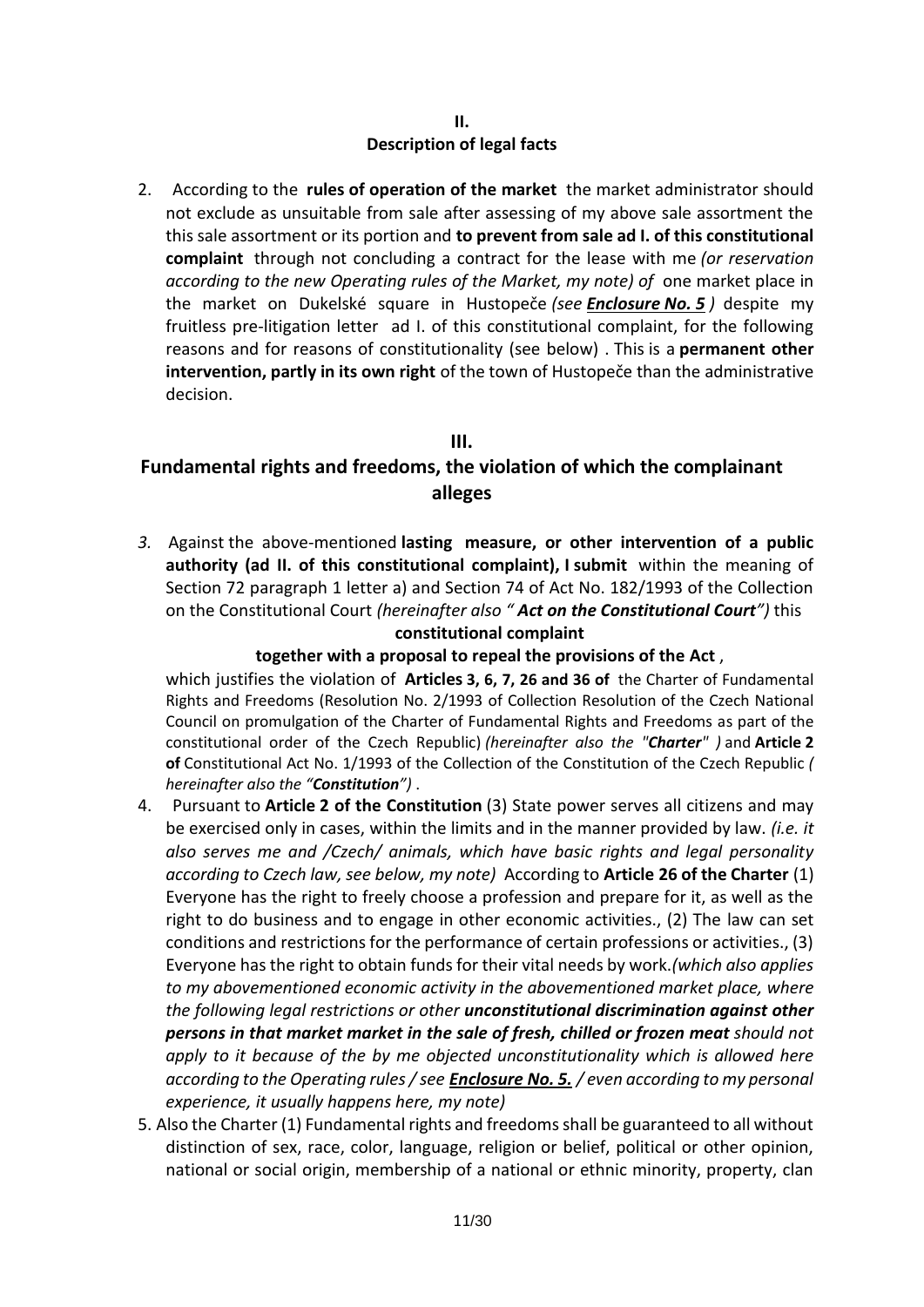or other status. **Article 6** (1) Everyone has the right to life. Human life is worthy of protection before birth. (4) It is not a violation of the rights under this article if someone has been deprived of life in connection with conduct that is not criminal under the law., **Article 7** (1) The inviolability of a person… is guaranteed. It can be limited only in cases stipulated by law. (2) No one shall be subjected to torture or to cruel, inhuman or degrading treatment or punishment. *("All", i. e.human fundamental rights and freedoms as well as fundamental rights and freedoms of animals, which according to Czech law have the legal personality of animals /see below paragraph 18 of this constitutional complaint/, I mean in particular the right to life and protection of bodily integrity of humans and animals, with the exception of the legal restrictions mentioned above.*

6. The petitioner is convinced that the measure or other intervention of a public authority ad II. deviated from the limits of constitutionality and the protection of fundamental rights and that it violated its by Charter guaranteed right to a fair trial, as enshrined in **Article 36 and other** provisions of the Charter guaranting the right to a due process, in which all principles of right decisions in accordance with law and constitutional principles are applied.

#### **Ad Article 2 of the Constitution and Article 26 of the Charter:**

7. I am aware that according to the Czech **Act No. 166/1999 of the Collection on Veterinary Care** in its current version *(here also the " Veterinary Act ")*:

**Section 3 (1)** For the purposes of this Act, **letter d)** animals for slaughter shall mean farm animals which are intended for slaughter and slaughter processing and whose meat is intended for human consumption. **Section 5 (1)** The livestock farmer is also obliged to supply **point (h)** to the slaughterhouse only animals for slaughter with truthfully and completely stated information on the food chain in accordance with Annex II, Section III of Regulation (European Community) No 853/2004 laying down special hygiene rules for food of animal origin; the specified period within the meaning of point 3 (c) of Section III of Annex II to Regulation ( European Community) No 853/2004 means 60 days before the date of delivery of the animal for slaughter to the slaughterhouse. **Section 18, (1)** Animal products must be **letter b)** safe and safe from the point of view of protection of human and animal health, in particular they must not be a source of risk of spreading diseases and diseases transmissible from animals to humans, **letter c)** must meet microbiological criteria and must not contain residues and contaminants substances in quantities which, according to scientific evaluation, pose a danger to human health, **(4)** Animal products for which there are reasonable doubts about compliance with obligations or requirements to ensure their health safety may be used or further processed only with the consent of the regional veterinary administration and under its conditions **(5)** Foods of animal origin which are not harmful to health are considered edible, or edible after special treatment or further processing. Foods of animal origin that do not meet the health requirements are considered inedible. **Section 21 (1)** Unless otherwise provided, animals for slaughter must be slaughtered in a slaughterhouse under the conditions laid down by this Act, special legal regulations and European Union regulations. **Section 27a (1) A** breeder may sell in small quantities **point (b)** fresh poultrymeat, fresh rabbit meat or fresh nutria meat, originating from poultry, rabbits or nutrias from his own holding and slaughtered on that holding, on his holding, in a market or at a market located in the Czech Republic, directly to the consumer, or to supply them to a local retailer; poultrymeat need not be graded by quality and weight, **(3)**The animal products referred to in paragraph 1 must come from healthy animals and must be healthy and safe for the protection of human and animal health, in particular *(this is an illustrative list, see Section 18 above, my note)* must not be a source of disease and animal-to- human diseases. The animal products referred to in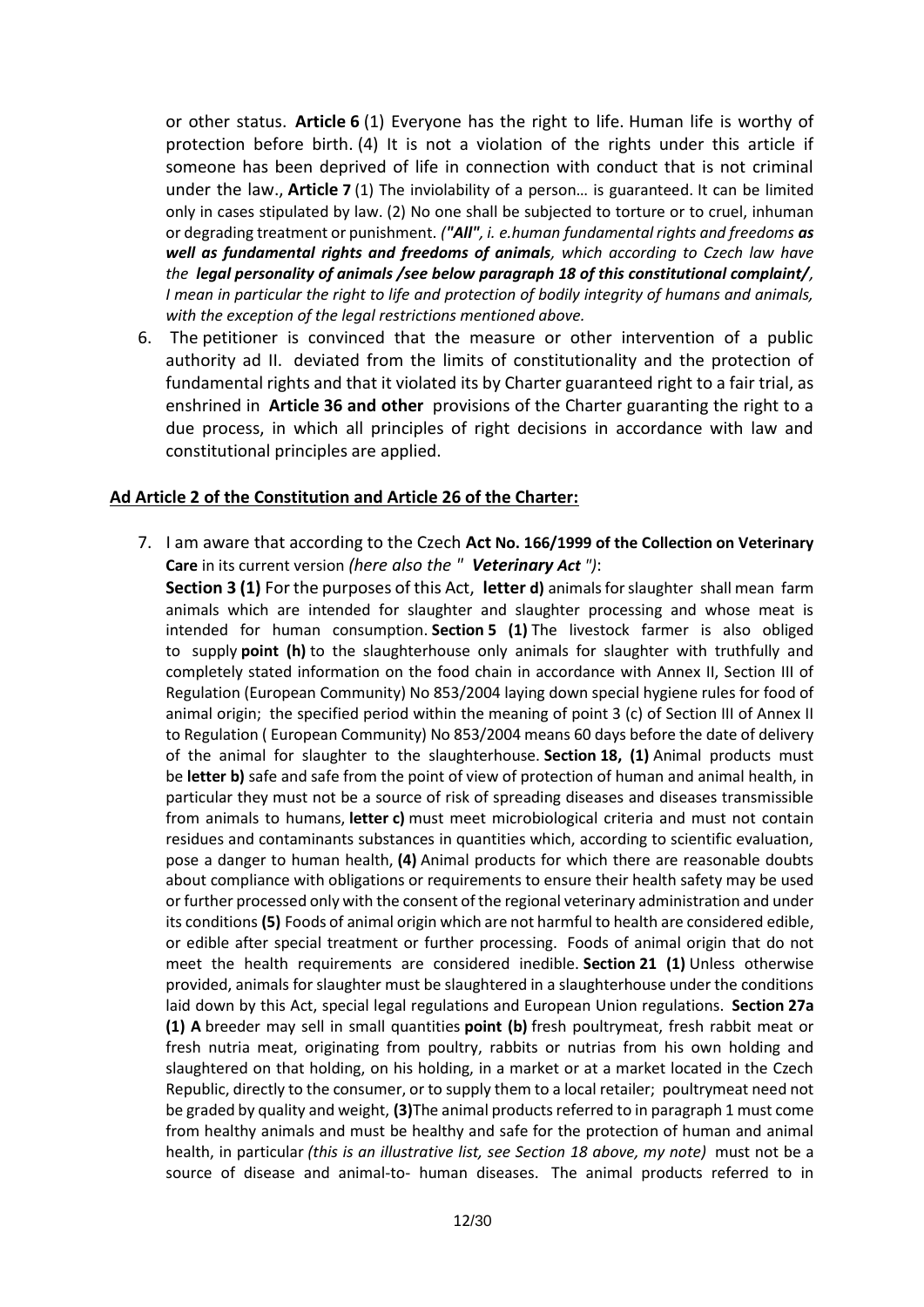paragraph 1 may not be placed on the market by mail order by the local retail operator. **Sections 39 (2) and (3), Section 39a to Section 41, Section 42 (2), the second and third developed sentence objects** consider dead animals as cadaver and as such include them under the broader term "animal by-products" which, unlike animal products, are not intended for human consumption, but for disposal, removal or further processing (not processing into food intended for human consumption). **As part of the placing on the market of meat and meat products for human consumption, the Veterinary Act only works with the variant of slaughter, i.e. killing, of animals (in slaughterhouses).** *(All the above Sections in this paragraph also refer to the " contested provisions")*

**Section 3 (1)** For the purposes of this Act, **letter n)** the raw material of animal origin, namely all parts of animal bodies, especially meat means animal products. **Section 12 (2) (a)** of the bodies o f dead, premature, stillborn or slaughtered animals ( hereinafter referred to as " cadavers").

8. However , in the case of carrions of animals after veterinary autopsy, " if they are heattreated for 5 to 6 minutes at 121 degrees Celsius, the vegetative forms of the microorganisms as well as the spores are destroyed" [ 1]. This is possible by boiling in a pressure cooker or under a lid, for example in several waters ( see below) or by heat treatment of canned meat of carrions after a veterinary autopsy.

#### *Notes to paragraph 8:*

**[1]** *"Canned and semi-preserved meat products are meat products hermetically sealed in tin or other suitable packaging and heat-treated to ensure their long-term shelf-life. - Canned meat - the market includes meat in its own juice, ready meals without side dishes and with side dishes, pâtés and hashes. They are heat treated for 5 to 6 minutes at 121 degrees Celsius. Heat treatment destroys vegetative forms of microorganisms, but also spores.", Page 9 of 17, Secondary Vocational School Domažlice, Teaching material, Food and Nutrition, cited on 18 May 2020, see <https://www.soudom.cz/maso-a-masne-vyrobky.html>*

9. Therefore I consider the **contested provisions of the Veterinary Act** as a whole **as unconstitutional**, because at present in the Czech Republic these legal conditions essentially **prevent the free sale of meat naturally died animals on principle of the old age even after veterinary autopsy.** However, such a sale would make it possible to keep the animals until their natural death, essentially in old age, and then to sell their meat freely to people, especially ethical vegetarians, after a veterinary autopsy, because according to the generally accepted opinions of the medical community in the Czech Republic, some people, especially I mean pregnant and breastfeeding women and young children, as well as some pets such as dogs and cats ( except vegetarian animal feed yarrah for dogs [2], or amicat with necessary taurine against blindness for cats, taurine is a protein that can be produced without the need to kill animals [3]) can not do without eating meat and because they would consume a minimum amount of today's most merciful meat (i.e. carrions) that do not endanger their health [4 ]. This meat was also eaten in antiquity: Bible (Bible of Kralice), Deuteronomy 14, verse 21 No dead (understand "no carrion" according to the Czech Ecumenical Translation) you will eat, and to the incoming, that is in your gates, you will give it and he or she will eat it (it is directly the *command of Biblical Torah to non- Jews to eat carrions*, my note), or you will sell to foreigner (it is directly the command of Biblical Torah for Jews, my note) (*apparently here both were proven experience of many years, which was a mistake leaving completely*, my note) ... The Roma also used an ingenious recipe for eating animal carrions, "carrions were boiled in several waters" [5], at a time when no one had yet heard of the sterilization of surgical instruments.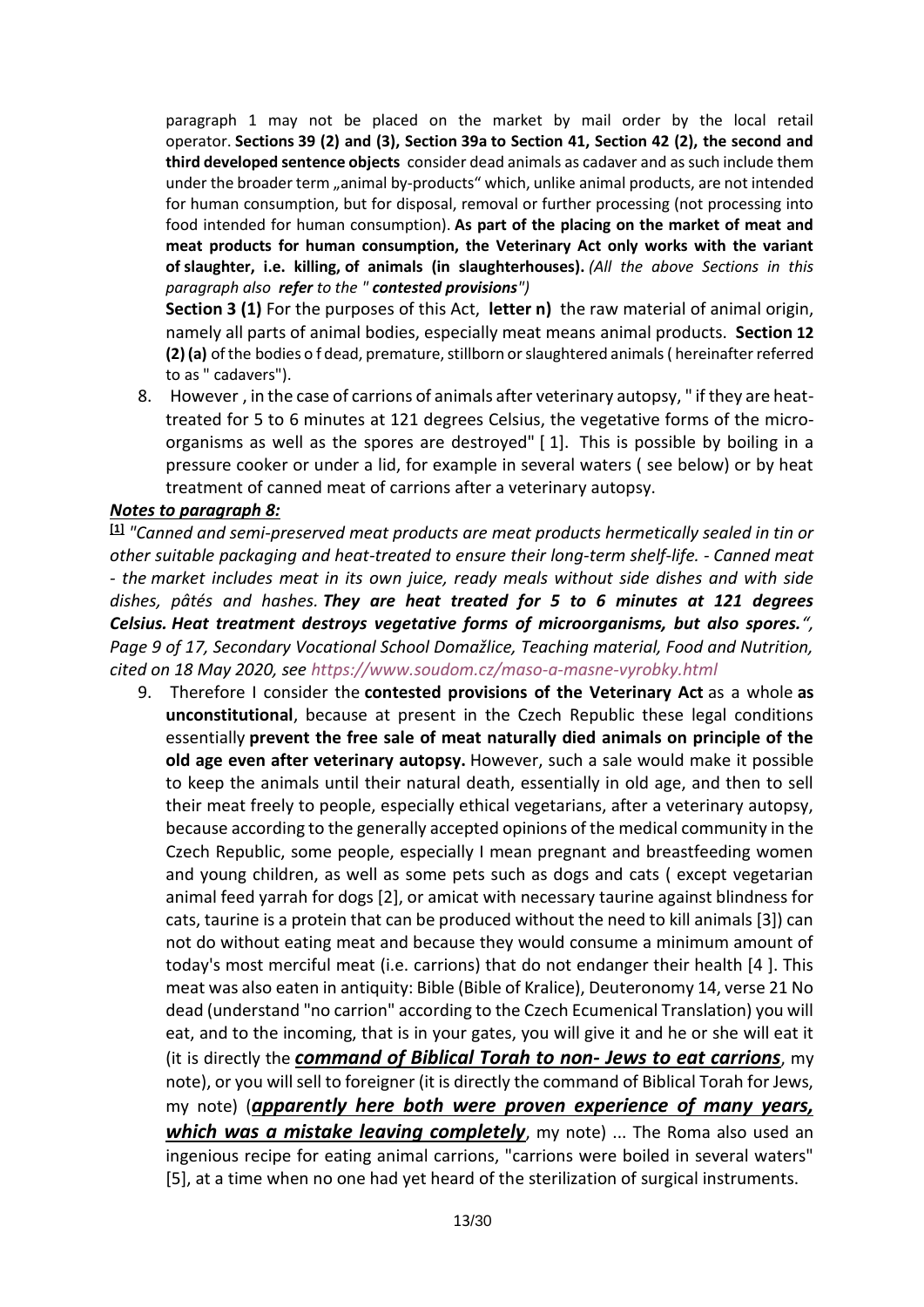## *Notes to paragraph 9:*

**[2]** *Breeding supplies bitiba.cz - All for low prices, Yarrah Bio vegetarian and vegan dry dog food [online], [cited May 21, 2020], Available from: [https://www.bitiba.cz/shop/ feed\\_for\\_psy](https://www.bitiba.cz/shop/krmivo_pro_psy/granule_pro_psy/yarrah/adult/483455)  [/ granule\\_pro\\_psy / yarrah / adult / 483455](https://www.bitiba.cz/shop/krmivo_pro_psy/granule_pro_psy/yarrah/adult/483455)*

**[ 3]** *AmiCat 7.5 kilograms - Twiko, Cat food only from plant and mineral raw materials [online], Copyright © Twiko.cz, [cited May 21, 2020], Available from: [https://www.twiko.cz / ami-cat-](https://www.twiko.cz/ami-cat-7-5kg/)[7-5kg /](https://www.twiko.cz/ami-cat-7-5kg/)*

**[ 4]** *From 1 July 2003, a ban on feeding cadavers (carrions) was incorporated into feed legislation (Decree No. 544/2002 of the Collection, which amends Decree No. 451/2000 of the Collection, which implements Act No. 91/1996 of the Collection on Feed), virtually animal carrions for livestock nutrition . See Meat Bone Meal - Wikipedia, [online], [cited March 17, 2019], available from: [https://en.wikipedia.org/wiki/Meat](https://cs.wikipedia.org/wiki/Masokostn%C3%AD_mou%C4%8Dka) Bone Meal. I consider this legal regulation, not only for herbivores, but also for omnivores, or carnivores such as pigs or poultry , if the feeding of meat after veterinary autopsy or boiled in several waters under legal conditions is concerned. " Obiter dictum" also as unconstitutional for the same reasons.* **[5]** *"Meat rarely appeared on the table. Women obtained it in three ways, namely by buying it in a shop, stealing it or buying inferior meat in a slaughterhouse. Sometimes they dug up carrions. ( Carrions were boiled in several waters. According to the old Roma, carrions are cleaner meat because the animal did not die a violent death . ) ", Pages 30 to 31 of 142, Higher Vocational School and Secondary Medical School, MILLS, ltd., Čelákovice, Prepared by: Tereza Rosecká , Leader: ThDr. and Mgr. Ladislava Marešová, Čelákovice, 2010, The Life of the Roma Minority - PDF Free Download. Documents Professional Platform - PDF Download Free - ADOC .TIPS [online], Copyright © 2020 ADOC.TIPS, All rights reserved, [cited may 20 2020 available fro[mhttps://adoc.tips/ivot-romske-meniny.html](https://adoc.tips/ivot-romske-meniny.html)*

# **Ad Articles 3, 6, 7 of the Charter :**

- 10. I base this my opinion on the unconstitutionality of the impossibility of free sale even after a veterinary autopsy of the meat of naturally dead animals on the current trend in Czech law, which fundamentally changes the view of animal rights in our society. **Roman law placed animals, as well as slaves, in the legal regime of the thing**. The status of the animal as a slave in terms of Roman law defined by the principle of "servus nullum caput habet" ( slave has no "head", has no legal personality, that is, the slave is a living thing) is **changing to the position of the animal as a Hebrew slave within the meaning of the Bible, the Old Testament, Torah**. In Jewish law, the slave remained a human being and was a subject of law, that is, a bearer of rights. The law of Moses protected the slave against arbitrary mutilation and prosecuted his death by the slave master *(Exodus 21, verses 20 to 21, my note)*. If the master damaged the slave's eyes or teeth, he or she was obliged to release him or her as compensation (Exodus 21, verses 26 to 27). [6] *(See the provisions of the amendment to the Criminal Code below, my note)* Aristotelian philosophy also defined a clear distinction between animal and human. In it, the animal is only a vegetative and sensual living being endowed with the ability to move, a human is a rational and social being, spiritual, moral, and therefore has an immortal soul. Christianity has fully adopted this concept since the High Middle Ages.
- 11. **Some approaches give animals the ability to have rights** *(currently in Czech law it is a legal personality, my note )* **, but not the ability to perform legal acts** *(currently in*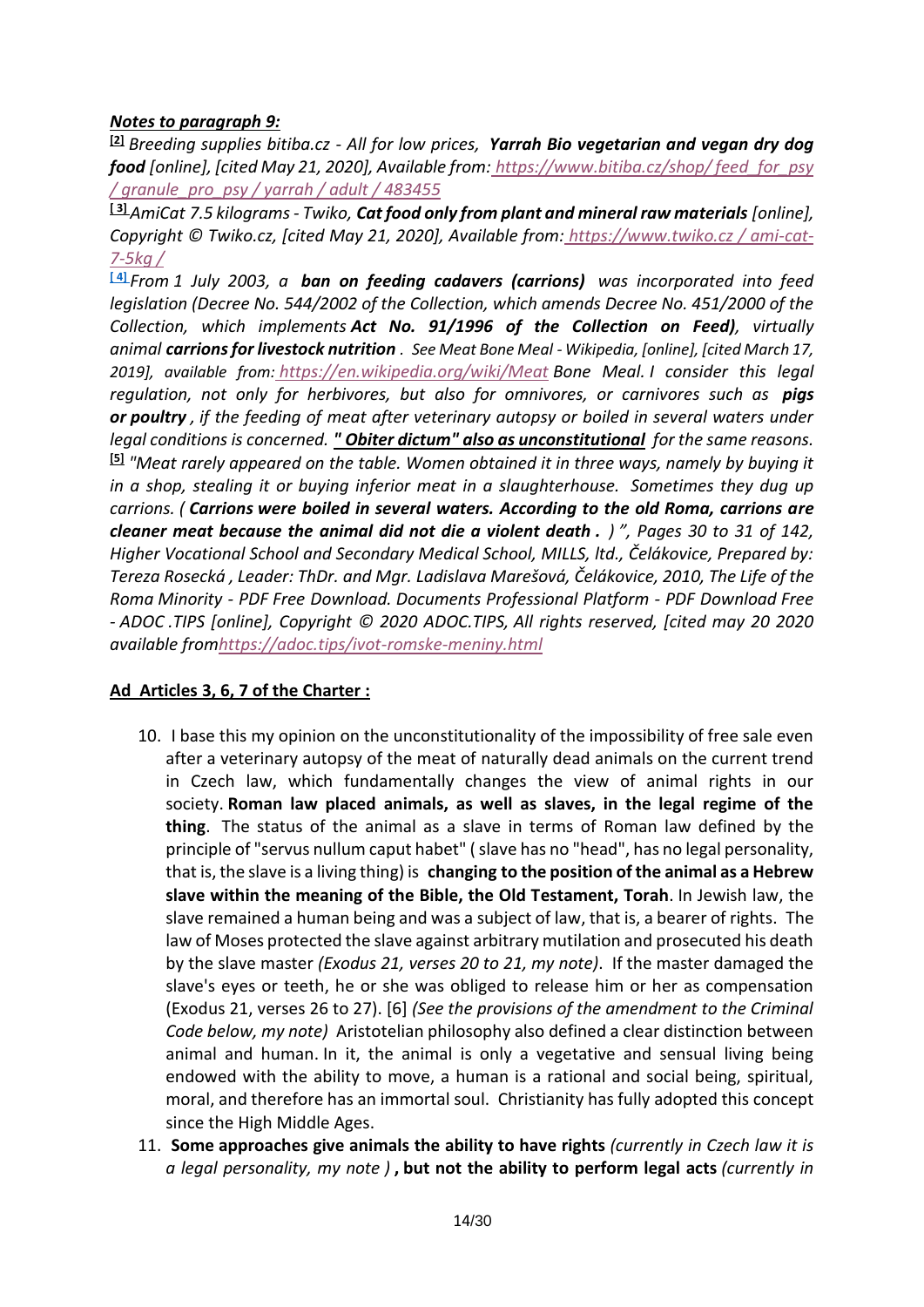*Czech law it is a question of legal capacity, my note)***, which is a status similar to a small child , or ranks them in the category of "sentient things"** [7], **both of which are the current trend in Czech law** (see below). See, for example, Article 20a of the **German Constitution** , Article 80 and Article 120 of the **Swiss Constitution**, Section 285a of the Austrian Civil Code ABGB, Section 90a of the German Civil Code BGB, Article 641a of the Swiss Civil Code, Article 137 of the new Russian Civil Code and the same rule in Article 1 (1) of the Polish Animal Welfare Act or the American so- called abolitionist / historically in the United States anti-slavery/ approach in the concept of "animal liberation" / see for example Peter Singer in his main book Animal Liberation/ by means of judicial order "**Habeas Corpus**" to reach protection of animals precisely by convincing the court that the term of person includes not only humans but also a certain animal [8], see **also the explanatory memorandum to Sections 494, virtually 487 of the Czech New Civil Code**, which also state that this "provision", following the example of other European legislations, eliminates dogma of Roman law on "roaring instruments" and the legal concept of animals as things in the legal sense. As a Roman Catholic Christian, **I am grateful for efforts to correct the above-mentioned Aristotle Christian heresy about animals** in the light of the ecological **encyclical Laudato Si ( Be Praised) of 2015** *(see here "Prayer for Our Earth" and " Prayer for Christians and All Creation", pages 151 to 153, publishing house Paulínky, 2015, my note) of the* current Pope Francis.

- 12. **Non-human persons. There are several cases where the court ruled on recognizing the status of person for intelligent animals, so-called non- human persons**: In July 2013, the Indian Ministry of Environment and Forestry decided to upgrade the status of intelligent cetaceans to non-human persons and ban aqua centers, water shows and similar facilities where cetaceans were kept in captivity and purely for entertainment. [9] [10] In December 2014, a New York City court ruled negatively to grant the status of a person to a chimpanzee, Tommy, who was trained for simple tasks and even starred in several films, virtually chimpanzees in general. The court's reasoning was based roughly on the fact that these primates could not bear the duties or be responsible for their actions. *(This is more a question of legal capacity than a question of legal personality, but for example the dog is, according to my personal experience, aware of obligations and is also responsible for his or her actions, my note )* . The Non human Project in New York State sought to grant status. [11] In March 2015, a court in Buenos Aires, Argentina, ruled that a female Sumatran orangutan who had spent the last 20 years at the zoo was granted non- human person status (with the right to liberty) and decided to move her to a Brazilian national park. [12] [13]
- 13. If the Constitutional Court's decision on the **unconstitutionality of the ban on the free sale of carrion meat under conditions guaranteed by law**, this would be another but apparently **turning point in the fight against animal slavery,** if slaughter is not absolutely necessary, and this constitutional complaint is one of the steps in this struggle, which in the fight against human slavery lasted practically from antiquity (the Qin dynasty ruling in China from 221 to 206 BC abolished human slavery for the first time) practically until 1865, when the 13th Amendment to the Constitution of the United States of America was adopted, which banned the slavery of people throughout the United States of America.

# *Notes to paragraphs 10 to 13:*

**[6]** *Slavery - Wikipedia, [online], [cited May 20, 2020], Available from: [https://en.wikipedia.org/wiki/](https://cs.wikipedia.org/wiki/Otrok%C3%A1%C5%99stv%C3%AD)* **[7]** *Animal - Wikipedia, [online], [cited May 21, 2020], Available from: [https://en.wikipedia.org/wiki/Animals](https://cs.wikipedia.org/wiki/Zv%C3%AD%C5%99e)*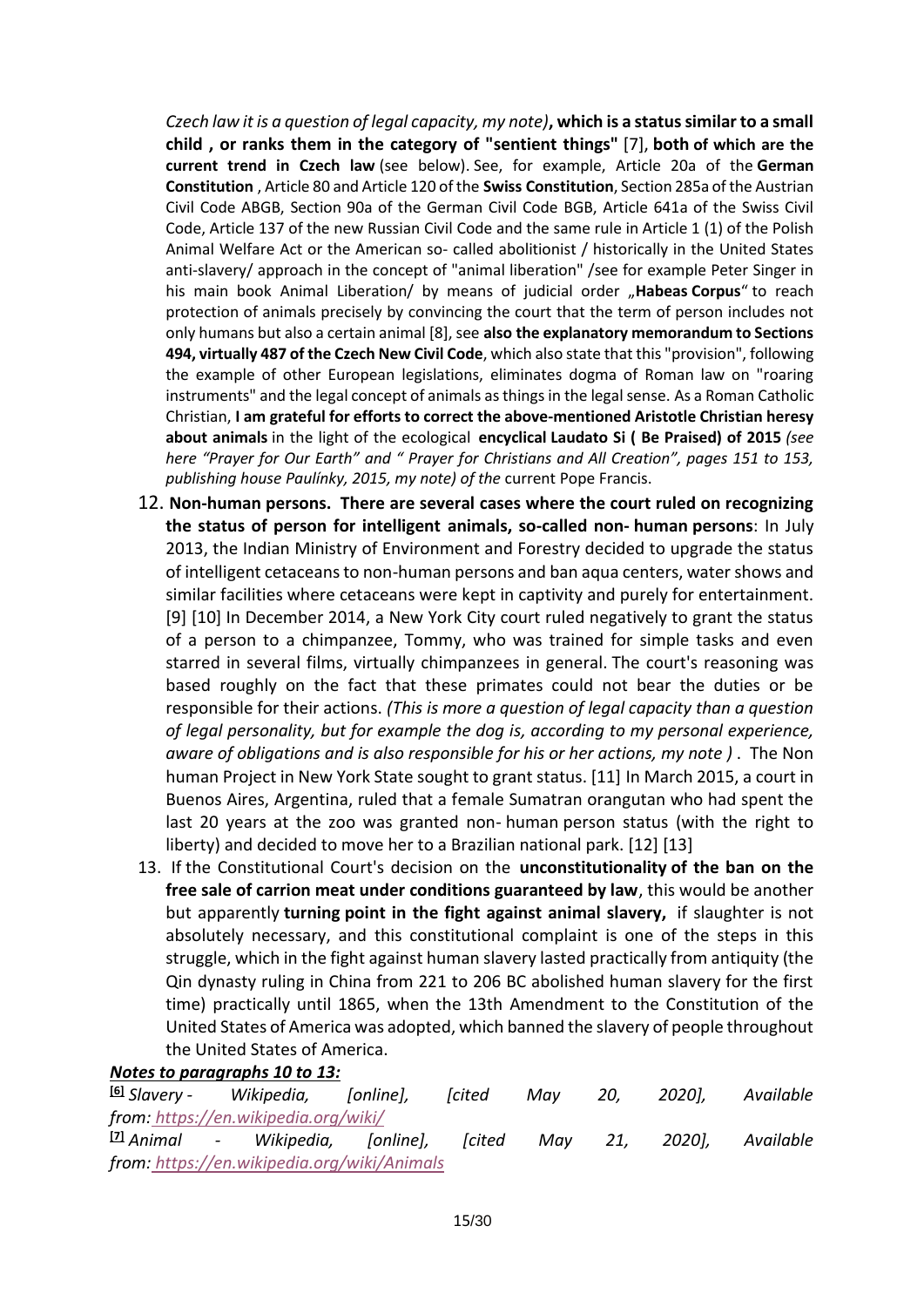**[8]** *pages 13 to 14, 28 to 31, Houdek, Pavel. Benefits and risks of introducing the legal subjectivity of animals in Czech law. Prague, 2017. Diploma thesis. Charles University, Faculty of Law, Department of Environmental Law. Thesis supervisor Stejskal, Vojtěch. [online], [cited May 26, 2020], Available from: <https://dspace.cuni.cz/handle/20.500.11956/1860>*

**[9]** *India Declares Dolphins "Non-Human Persons", Dolphin shows BANNED / translation see the following note of this constitutional complaint /. Daily Kos [online]. Jason Hackman, Community, Tuesday, July 30, 2013, 5:00 PM 29 minutes. Copyright © Kos Media, LLC [cited June 22, 2020] . Available from: [https://www.dailykos.com/stories/2013/07/30/1226634/-India-Declares-Dolphins-](https://www.dailykos.com/stories/2013/07/30/1226634/-India-Declares-Dolphins-Non-Human-Persons-Dolphin-shows-BANNED)[Non-Human-Persons-Dolphin-shows-BANNED](https://www.dailykos.com/stories/2013/07/30/1226634/-India-Declares-Dolphins-Non-Human-Persons-Dolphin-shows-BANNED)*

**[10]** *India declares dolphins "non-human persons", show with dolphins banned | Dôležite.sk, important information, daily news, current news. Wayback Machine [online]. Jason Scott Hackman, translation: Miroslav Pavlíček, source: dailykos.com, Asia, February 25, 2020. Author: ac24 # HaqeVimo24 [cited June 22, 2020]. Available in the archive taken on March 5, 2014 from: [https://web.archive.org/web/20140305092621/http://www.dolezite.sk/India-](https://web.archive.org/web/20140305092621/http:/www.dolezite.sk/Indie-vyhlasuje-delfiny-za-nelidske-osoby-show-s-delfiny-zak-ydX.html)*

*[vyhlasuje-delfiny-za-nelidske-osoby-show-s -delfiny-zak-ydX.html](https://web.archive.org/web/20140305092621/http:/www.dolezite.sk/Indie-vyhlasuje-delfiny-za-nelidske-osoby-show-s-delfiny-zak-ydX.html)*

**[11]** *Apeus corpus. Chimps not human, says New York court. Chimpanzees are not humans, says a court in New York, my translation /, RT USA News. Rt Breaking news, shows, podcasts [online]. Barbara J King (@bjkingape), December 4, 2014, 09 AM 27 minutes / Update 5 years ago. Copyright © Autonomous Nonprofit Organization [cited june 22 2020 available from <https://www.rt.com/usa/211639-chimpanzee-court-rights-newyork/>*

**[12]** *Argentine court extends human right to freedom to orangutan / Argentine court extended human right to freedom to orangutan, my translation /, Rt WorldNews. RT Breakingnews, shows, podcasts [online]. Lyndsay Farlow (@LyndsayFarlow), 22 December 2014, 03 AM 27 minutes / Update 5 years ago. Copyright © Autonomous Nonprofit Organization [cited June 22, 2020]. Available from: [https://www.rt.com/news/216551-orangutan-argentina-human-](https://www.rt.com/news/216551-orangutan-argentina-human-right/)*

*[right/](https://www.rt.com/news/216551-orangutan-argentina-human-right/)* **[13]** *Person - Wikipedia. [online], [cited June 22, 2020]. Available from: <https://cs.wikipedia.org/wiki/Osoba>* **[14]** *Slavery - Wikipedia, [online], [cited May 20, 2020], Available from: [https://en.wikipedia.org/wiki/Slavery](https://en.wikipedia.org/wiki/Slavery%0d)*

- 14. With regard to this new legal approach to animals, this is **Act No. 114/2020 of the Collection, i.e.the Act amending Act No. 40/2009 of the Collection, the Criminal Code**, pursuant to this amendment to the Criminal Code, **Section 302 Cruelty to animals** (3) and If this act has a lasting effect on health or cause death of the abused animal, the offender will be punished by **imprisonment** from two **to six years** *( Increasing the current upper sentence from five to six years now it means that in this case, except for juvenile offenders, conditional cessation of criminal proceedings is not possible or the approval of a settlement in criminal proceedings. this criminal act with a stricter punishment, it could even be fulfilled by an unjustified slaughter of the animal., my note)* and according to this amendment to the Criminal Code a completely new **Section 302a Breeding animals in inappropriate conditions** (4) and if this act causes permanent ( health) consequences or death of a larger number of animals, the offender will be punished by imprisonment for five **to ten years**.
- 15. ODS Member of Parliament Marek Benda states that " there will be a tendency for some activists to start using the new provision" of the crime of intentional animal breeding in inappropriate conditions with a ten-year prison sentence, possibly "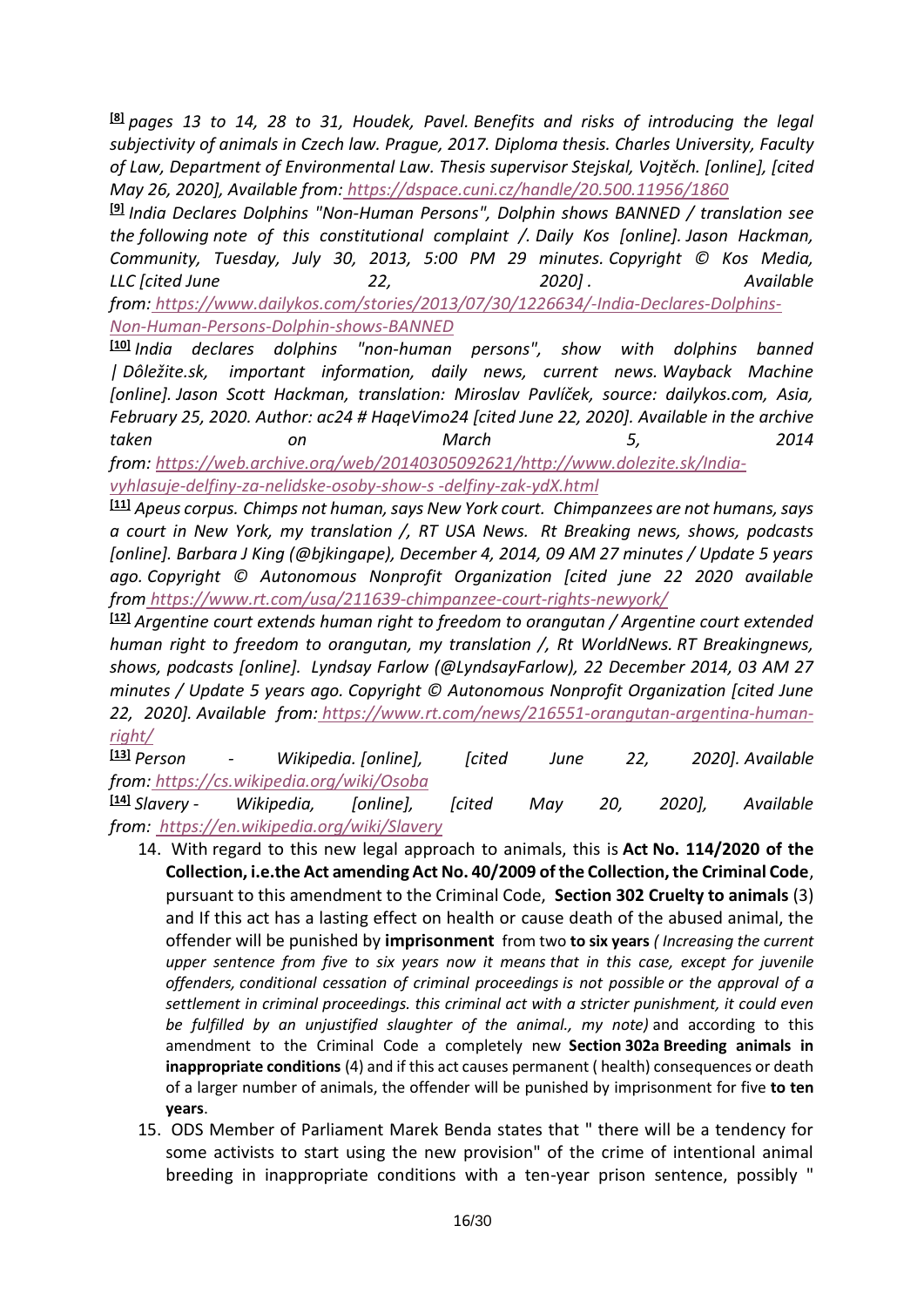against ... large farms" *(because most farms in the Czech Republic which are factory farms for the slaughter of animals is very unfair, for example, from birth the farm animals are restricted free movement to a very small space so as not to lose their weight by this movement, they are fed in such a way as to gain slaughter weight as quickly as possible, and where, shortly, that is, no later than a few months after their birth, after this great suffering from birth, they are also cruelly killed, that is, slaughtered in a slaughterhouses, for example in the Czech Republic with about 10 million inhabitants there are about half a million murders of broilers (it means hen chickens) per day, my note* [15] *)* . This amendment to the Criminal Code primarily affects the so-called reproduction breedings for dogs and cats. 133 of the 159 present deputies voted in favor of the proposal, and the law had **massive support across political parties in Parliament**. " It's a big moment," said the chairwoman of the Top 09 and co-author of the tightening of the criminal code due to animal cruelty, Markéta Pekarová Adamová. "I am glad that those who abuse animals will be punished more," SPD President Tomio Okamura said in the Chamber of Deputies. "I just voted in favor of a significant tightening of penalties for animal cruelty. I like animals and I hate it when it hurts them, " commented Prime Minister and Chairman of the Ano Andrej Babiš on Twitter. [16]

# *Notes to paragraphs 14 and 15:*

**[15]** *time 30 to 60 seconds of recording, broadcast date: 29 August 2018, 22 PM 45 minutes, Week according to Jaromír Soukup | Barrandov.tv, Barrandov Television - We Have Fun [online], Copyright © 2008 [cited May 20, 2020], Available from: [https://www.barrandov.tv/video/134367-tyden-podle-jaromira-soukupa-](https://www.barrandov.tv/video/134367-tyden-podle-jaromira-soukupa-29-8-2018) 29-8-2018* **[16]** *For breeding animals in unsuitable conditions will be up to ten years in prison, the date of the article March 3, 2020 [cited 20 May 2020] Available from: [https://www.idnes.cz/zpravy/domaci/snemovna-](https://www.idnes.cz/zpravy/domaci/snemovna-tyrani-zvirat-trestni-zakonik-chov-v-nevhodnych-podminkach-mnozirny.A200303_182737_domaci_kop) tyrani-zvirat-trestni-zakonik-chov-v[inappnych-podminkach-mnozirny.A200303\\_182737\\_domaci\\_kop](https://www.idnes.cz/zpravy/domaci/snemovna-tyrani-zvirat-trestni-zakonik-chov-v-nevhodnych-podminkach-mnozirny.A200303_182737_domaci_kop)*

- 16. Furthermore, it is **Act No. 89/2012 of the Collection /New/ Civil Code** *(hereinafter also NOZ").*
- 17. Under **Section 8 of the NOZ,** a manifest abuse of rights does not enjoy legal protection. *(these are the traditional principles and principles of modern law "neminem laedere"/not harming anyone/ and the criterion of the freedom of the individual that the freedom of one ends where the freedom of the other begins, which could also apply to "abusus iuris" /abuse of law/, that is, cruelty to animals by their unjustified slaughter, in my opinion it is a tort according to Section 2909 NOZ Violation of good morals or Section 2910 NOZ Violation of the law /namely the criminal act Cruelty to animals according to the Criminal Code, see above/, my note)*
- 18. According to **Section 494 of the Civil Code,** the living animal has a special meaning and value as a living creature already gifted with the senses. A live animal is not a thing and the provisions on things apply to a live animal similarly only to the extent that it does not contradict its nature. *(In my opinion, the legal personality of animals follows from this provision, because the animal is not a thing, i.e.the NOZ stipulates here that the animal is a living creature gifted with senses and if g enerally accepted scientific evolutionary theory applies, animal reason is only a developmental question in time /according to this scientific theory is man only more evolutionarily perfect animal/, and therefore a kind of borderline status of the animal between the thing and the legal personality as if the definition of the exact legal status of the animal the valid NOZ does*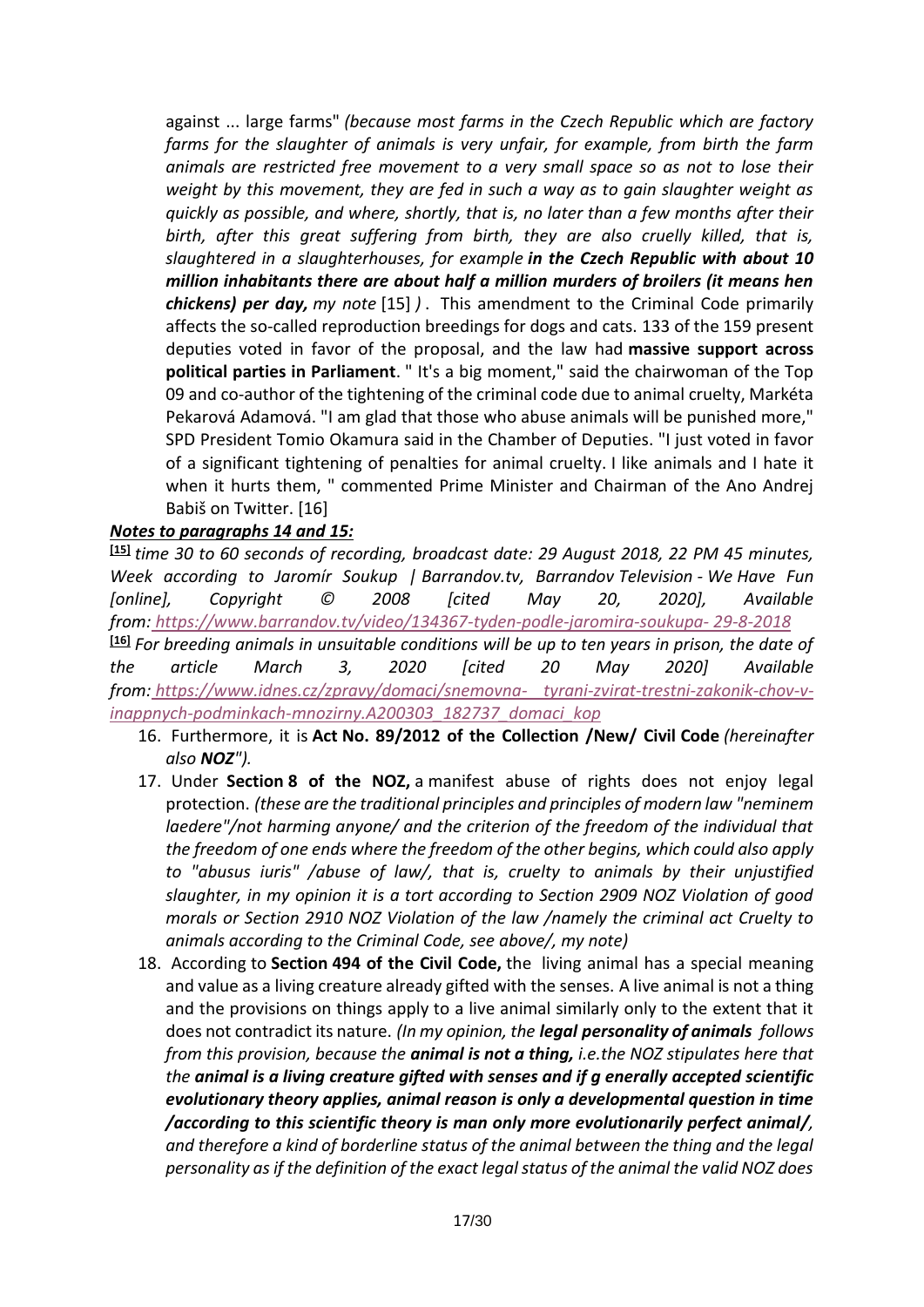*not even demonstratively, unlike the original draft of NOZ, contain, but in fact the animal has very limited /monkey* [17] */ or almost none /snake/ legal capacity / that is, reason / and needs custody and representation by a person as a small child (see above) in the performance of his duties and the rights granted to him or her under Czech law /for example, see the above provisions of the Criminal Code/, but it is true that all living creatures should have in our society rights recognized in a just manner by the laws of the state, my note)*

# *Notes to paragraph 18:*

**[17]** *The richly developed social life led by monkeys necessitates mutual communication. The monkeys just have to be able to talk. List of apes who have learned sign language. Chimpanzees: Washoe, Chimp Nimsky, Sarah, Loulis, Panzee, Lucy Temerlin (they all learned sign language), Lana (she used so-called lexigrams to communicate with - keys with symbols), Ai (she used a computer). Bonoba (another kind of chimpanzee): Panbanisha and her son Nyota, Kanzi. Orangutans: Chantek, Azy. Gorillas: Koko, Michael. How did the monkeys learn to speak? Ábíčko.cz. Entertainment, nature, science and technology Ábíčko.cz [online]. Copyright © 2001 [ cited May 21, 2020]. Published in ABC 23/2009. November 18, 2009, 6:00 AM Author: Zdena Martinová, available from[:https://www.abicko.cz/clanek/precti-si-priroda/9425/jak-se-opice-naucily-mluvit.html](https://www.abicko.cz/clanek/precti-si-priroda/9425/jak-se-opice-naucily-mluvit.html)*

- 19. They are also **Section 2 of the NOZ (3)** the prohibition of cruelty *(also to animals, my note)* **Section 3 of the NOZ (1)** the prohibition of causing unjustified harm to others *( i.e. also to animals, my note)*, **(2) letter a)** everyone has the right to protection of their life and health, **letter f)** no one can deny what he or she rightfully belongs *(see above also animal rights, for example, according to the criminal Code, my note)*, **(3)** Private law stems also from other generally recognized principles of justice *( that is probably good manners, my note)* and law.
- 20. **Czech expert commentary literature** also shares this approach to animals, which relatively largely comments **Section 494 NOZ** in details and adoption of this Section 494 explains as "a manifestation of the legislative phenomenon of so called dereization (out of things) of animals and is associated with the reflection of the overall **changes of human relationship to nature (the subjugating relationship changes to a symbiotic-use relationship)"** and respects the starting points indicated in the explanatory memorandum. To do this, compare P. Lavický and collective: Civil Code 1, General part (Sections 1 to 654), Commentary, 1st edition, CH Beck, Prague 2014, page 1746 et seq., and further compare F. Melzer, P. Tégl and collective: Civil Code big commentary, volume 3, Section 419 to 654, Leges, Prague 2014, page 228 et seq. Some of the commentary literature, on the other hand, approaches these questions very briefly, compare J. Švestka, J. Dvořák, J. Fiala and collective: Civil Code, Commentary, Volume 1, Wolters Kluwer, Prague 2014, pages 1166 to 1167.
- 21. This professional literature states that in Czech law there has been a significant shift in the value of animals, which is embodied in **Section 494 of the Civil Code**. "The provision is primarily about **value meaning** and accents the **living animal as a human companion**, acknowledges the existence of an emotional bond between them and protects the elementary principles of humanity." (Compare J. Křiváčková, K. Hamuľáková, T. Tintěra and collective The concept of a human and thing in new private law, CH Beck, Prague 2015, page 197.)
- 22. "The extent to which the application of the provisions on things does not contradict the nature of the animal (sc. as a living creature) will always be necessarily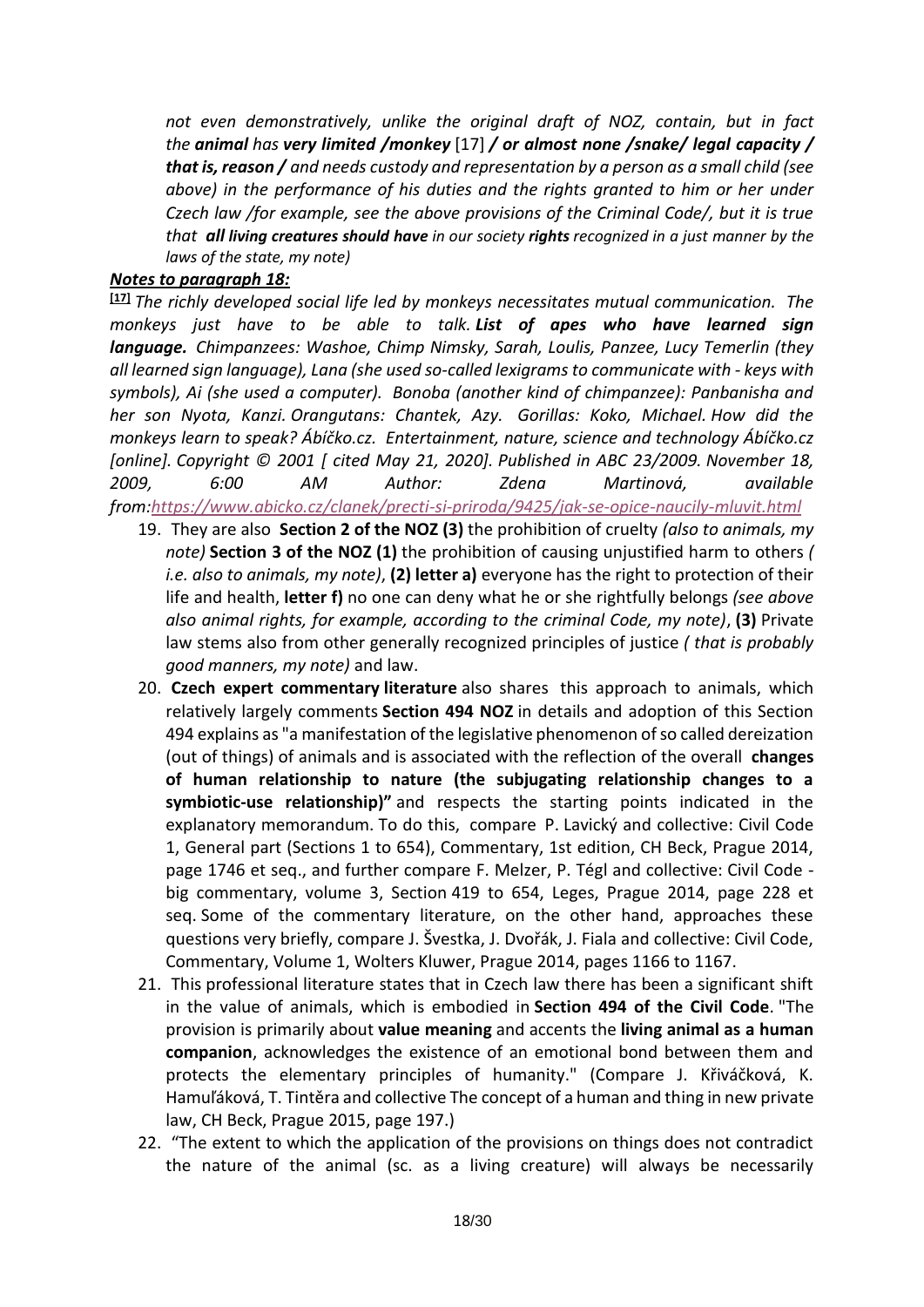individual. For the purpose of understanding the rule, it is possible to point out, by way of example, to certain general groups of type cases in which the facts are in fact the same, and therefore the same value conclusion will be justified. It is essential that, as a result of the mechanical application of the provisions on objects, the living animal is not exposed to feelings of anxiety or fear, that it is not pained, that it is not stressed (for example by being separated from its owner), that it **is not damaged or even killed** and the like ... "(See F. Melzer, P. Tégl and collective: Civil Code - The Great Commentary, Volume 3, Sections 419 to 654, 1st edition, Leges, Prague 2014, pages 233, 234.)

- 23. "The meaning and value of an animal is related to the fact that a living animal is a creature gifted with the senses and able to perceive pain. For this reason, it is not possible to treat it in the same way as other material objects. It is therefore necessary to respect the nature of the animal as a living creature and **animal integrity**." [Compare P. Koukal in P. Lavický and collective: Civil Code, Commentary, General Part (Sections 1 to 654), CH Beck, Prague 2014, page 1748.]
- 24. "Unlike inanimate and insensitive objects, animals can no longer be disposed of without considering their feelings and nature. The owner of the animal must tolerate adequate interference with the right to use property, which follows the welfare and interests of the animals. Restrictions on legal treatment were intended by the authors primarily with regard to animals that are highly emotionally attached to humans although dogs are explicitly mentioned in the explanatory memorandum, these rules can be expected to apply to less common species for which there is a strong mutual relationship and emotional ties. "(Compare I. Prouza: The Animal at the Interface between Person and Thing, Legal Perspectives No. 1/2017, page 13)
- 25. For more details, **see the order of the Supreme Court of 29 October 2019, file number 22 Cdo 1722/2018**. In assessing the merits of an action for the extradition of an animal (dog), the nature of the animal as a living creature must also be taken into account; even an action for the extradition of a dog filed by its owner can be rejected for abuse of rights. In the present case, however, the finding of abuse of rights was based on the relationship between the animal and the de facto master the defendants. [18]

# *Notes to paragraphs 20 to 25:*

**[18]** *Home page Czech Bar Association [online]. Advocacy Bulletin 5/2020, pages 51 to 53. Copyright ©, [cited 11 June 2020]. Available from: [https://www.cak.cz/assets/komora/bulettin-advokacie/ba\\_5\\_2020\\_web.pdf](https://www.cak.cz/assets/komora/bulettin-advokacie/ba_5_2020_web.pdf)*

# **Ad Article 36 of the Charter:**

26. Preventing me from my above-mentioned sale of fresh (meat) of poultry carrions excluding this my assortment from sale and even not concluding a private contract for the lease with me *(or reservation according to the new Operating rules of market, my note)* of market place *(see Enclosures No. 5 and 7)*, against which there are no other remedies than the constitutional complaint, are from here given reasons the **expression of essential arbitrariness of the municipality as a public authority, when I complied with all statutory deadlines and gave her preliminary text of my constitutional complaint and philosophical reasons against it** *(see Enclosure No. 4, 6 and 1).*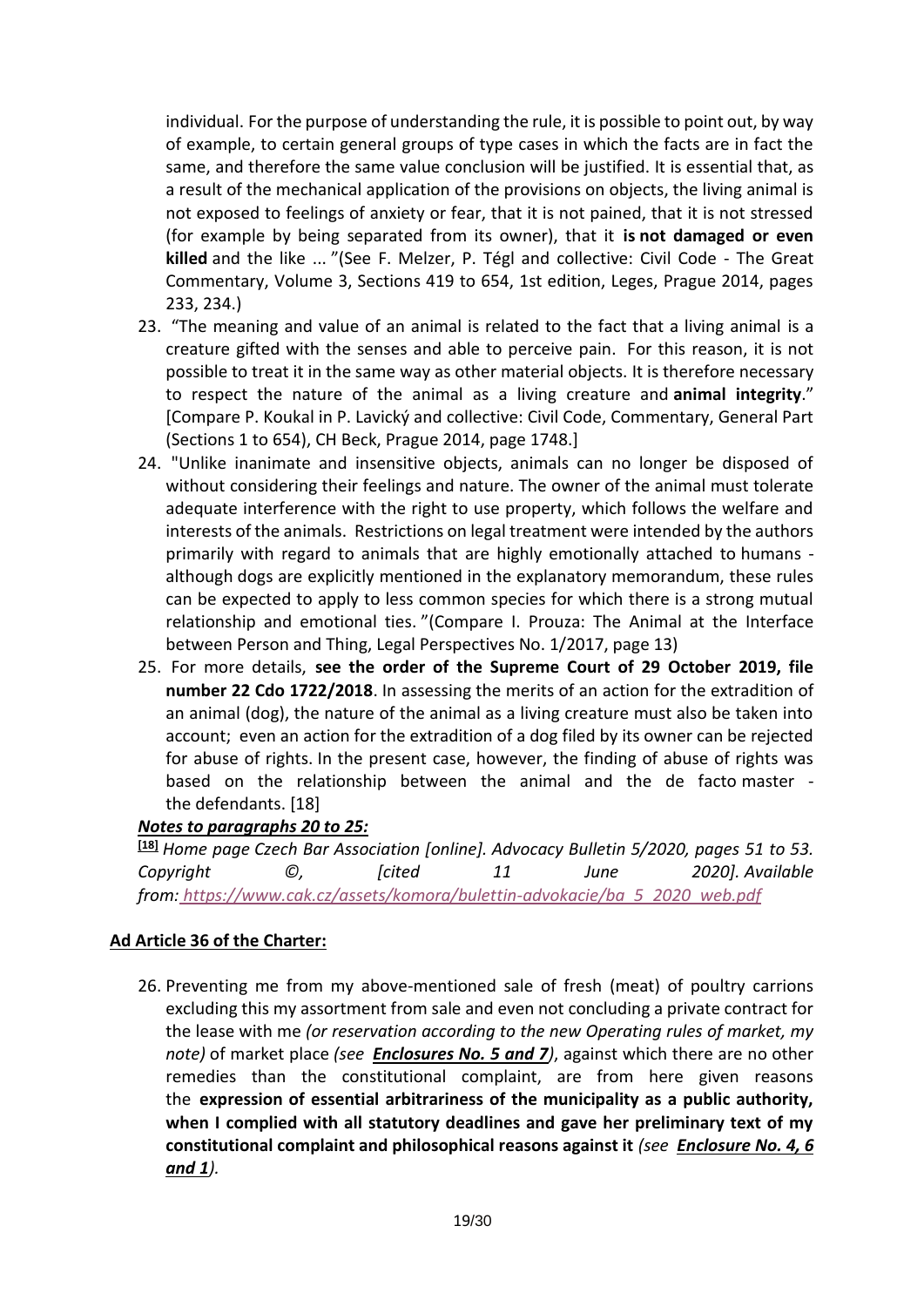#### **IV. Compliance with the admissibility requirements of the complaint**

- 27. By me **exhausted remedies** under Section 75 paragraph 2) letter a) of Act No. 182/1993 of Collection on the Constitutional Court are my aforementioned application to rent a market place of 17 May 2020 and the fruitless pre-litigation letter of 19 June 2020 *( see Appendices number 2 and 3. )* .
- 28. Preventing me from above-mentioned sale of fresh (meat) of poultry carrions through excluding this my assortment from sale and even not concluding a private contract for the lease with me *(or reservation by the new Operating rules of market, my note)* of market place *(see Enclosures No. 5 and 7)*, that is all obviously due to the abovementioned unconstitutional contested public provisions of the Veterinary Act, go beyond the scope of delegated competence under Section 18 of Act No. 455/1991 of Collection the Trade Licensing Act and it is an illegal public service partly within the private (not only administrative) competence of the Town of Hustopeče and the administrator of market, therefore it is the execution of measures, or other intervention of a public authority in the sense of the Act on the Constitutional Court Section 72 paragraph 5) of Act No. 182/1993 of the Collection on the Constitutional Court, against which **there are no remedies other than a constitutional complaint** and against which this constitutional complaint is not inadmissible.
- 29. This constitutional complaint also, in the sense of Section 75 paragraph 2) letter a) of the Act on the Constitutional Court, significantly exceeds the complainant's own interests and was filed within the prescribed period of 1 year, because in the case of **permitting free sale of carrion meat** under legally guaranteed conditions it would probably be a **turning point in the practical fight against slavery currently in the slaughter factory farms of the most mass scale imprisoned, tortured and murdered farm animals, i.e.***the above-mentioned non-human persons (in the Czech Republic, for example, there are about half a million murdered broilers per a day, which is only in the Czech Republic with about 10 million inhabitants a terrible number of about 30 million murders of broilers, it means hen chickens /it is babyanimals/ in two months /slaughtered in factory farms at the age of about 1 month from birth according to experience from my "shelter" for broilers/ and our State power is probably not interested in it, which is a kind of new holocaust[15], my note)*. Therefore, this constitutional complaint is not inadmissible, **even if the** Constitutional Court comes to the conclusion in this case that **I have not exhausted all procedural remedies**.

#### **V. Legal protection required if the Constitutional Court rules in my favor**

30. **Contested provisions of the Veterinary Act** from all the above reasons negate in a major extent the core of my constitutionally guaranteed right of economic engagement in commercial and other economic activity and behind this obvious legal regulation of economic right is hidden infringement of fundamental rights of animals *( protection of fundamental rights to life and health of animals and their equality before law and a due process, the animals have legal personality in accordance with the*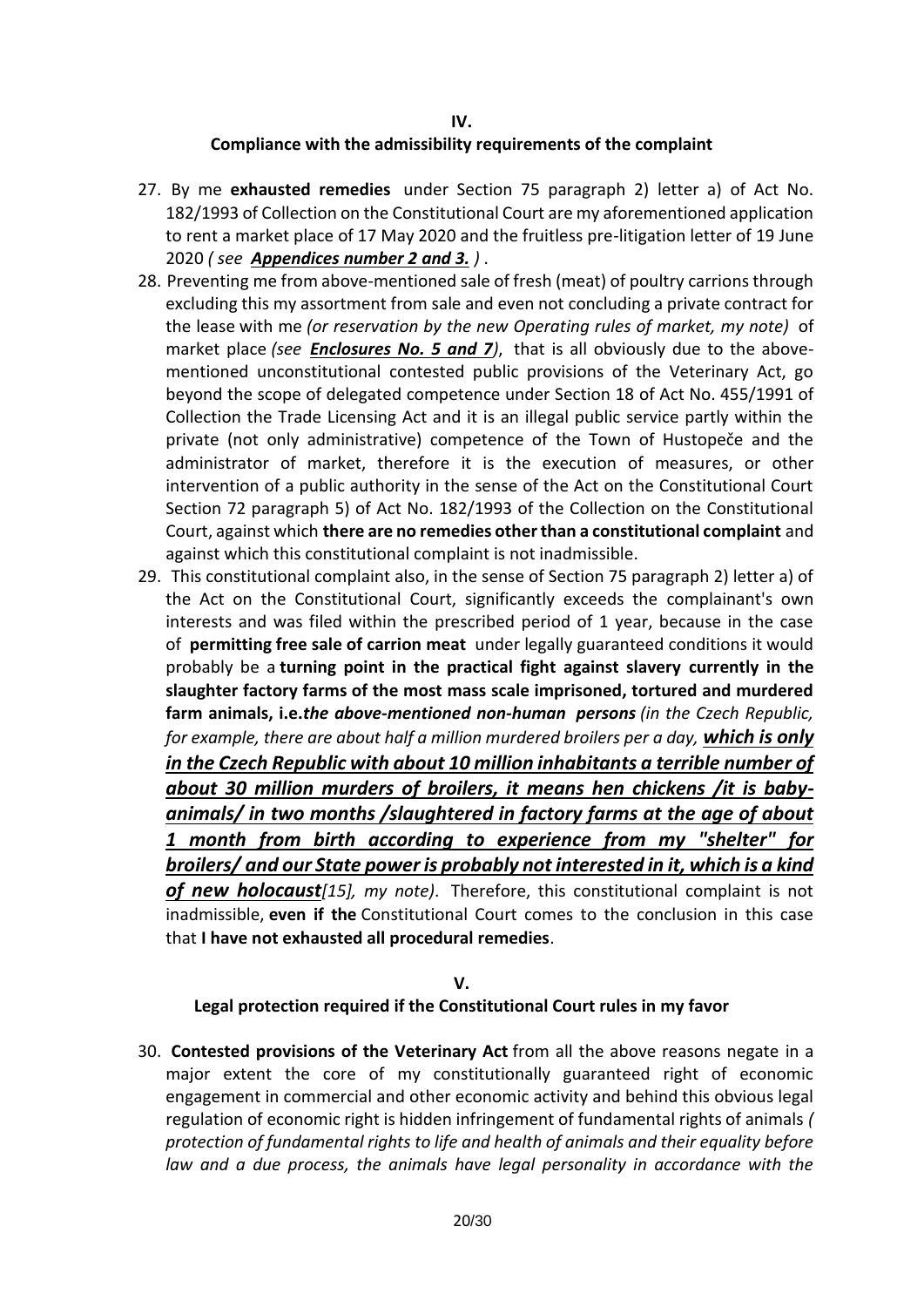*Charter of fundamental rights and also according to applicable NOZ, see above, my note)* which are apparently otherwise unrelated to this economic right *( it should be a reason for stricter constitutional test of proportionality not only of rationality, my note)*. Therefore, the contested provisions of the Veterinary Act are unconstitutional and because their application has obviously led to the fact (i.e. preventing the abovementioned sale of fresh / meat/ of poultry carrions) which is the subject of this constitutional complaint and the system established by them not to sell carrion meat cannot be tolerated, they **should be annulled as a whole for conflict with the constitutional order by the Constitutional Court of the Czech Republic. This expires 12 months after the publication of this finding in the Collection of Laws**, so that the Parliament of the Czech Republic has time to adopt an amendment to these legal provisions allowing the free sale of meat of animal carrions under conditions guaranteed by law.

31. It would be a **kind of precedent** to allow such free and commercial sale of carrion meat. See Section 11 of the Act on the Constitutional Court (2) in plenary the Constitutional Court decides letter (i) about the opinion on the legal opinion of the Senate, which deviates from the legal opinion of the Constitutional Court expressed in the judgment. And also see Section 13 of the NOZ Anyone seeking legal protection can reasonably expect that his or her legal case will be decided in the same way as another legal case which has already been decided and which coincides in essence with his or her legal case; unless the legal case is decided otherwise, anyone seeking legal protection has the right to a convincing explanation of the reason for this derogation.

## **VI.**

#### **Prayer of the constitutional complaint**

I am therefore forced to invoke legal protection before the Constitutional Court and to propose to that court that

#### **Judgment:**

1) grants this my constitutional complaint and, in the sense of Section 82 paragraph 3 letter b) of Act No. 182/1993 of the Collection on the Constitutional Court, prohibited the Town of Hustopeče, IČO: 00283193 and the market administrator: Organizational unit of the Town of Hustopeče Administration and maintenance of buildings, both with seat on the Dukelské square 2/2, 693 01 Hustopeče to prevent me from selling after veterinary autopsy in small quantities unprocessed of fresh (meat) carrions of poultry, namely hens from my own small farm (breeding activities), by not renting according to the old Operating rules as amended by May 22, 2012, or by non-reservation according to the new Operating rules effective from July 1, 2020 of one market place or by excluding my sale assortment from sale according to both of these Operating rules, all at the market place on Dukelské square in Hustopeče, postal code 693 01 in the Czech Republic .

2) grants this my constitutional complaint, and within the meaning of Article 87 paragraph 1) letter a) of the Constitution in conjunction with Section 74 of Act No. 182/1993 of Collection on the Constitutional Court repeals parts of the Act No. 166/1999 of Collection on veterinary care as amended (i.e. current version from 15 January 2020 to 30 June 2020), namely the part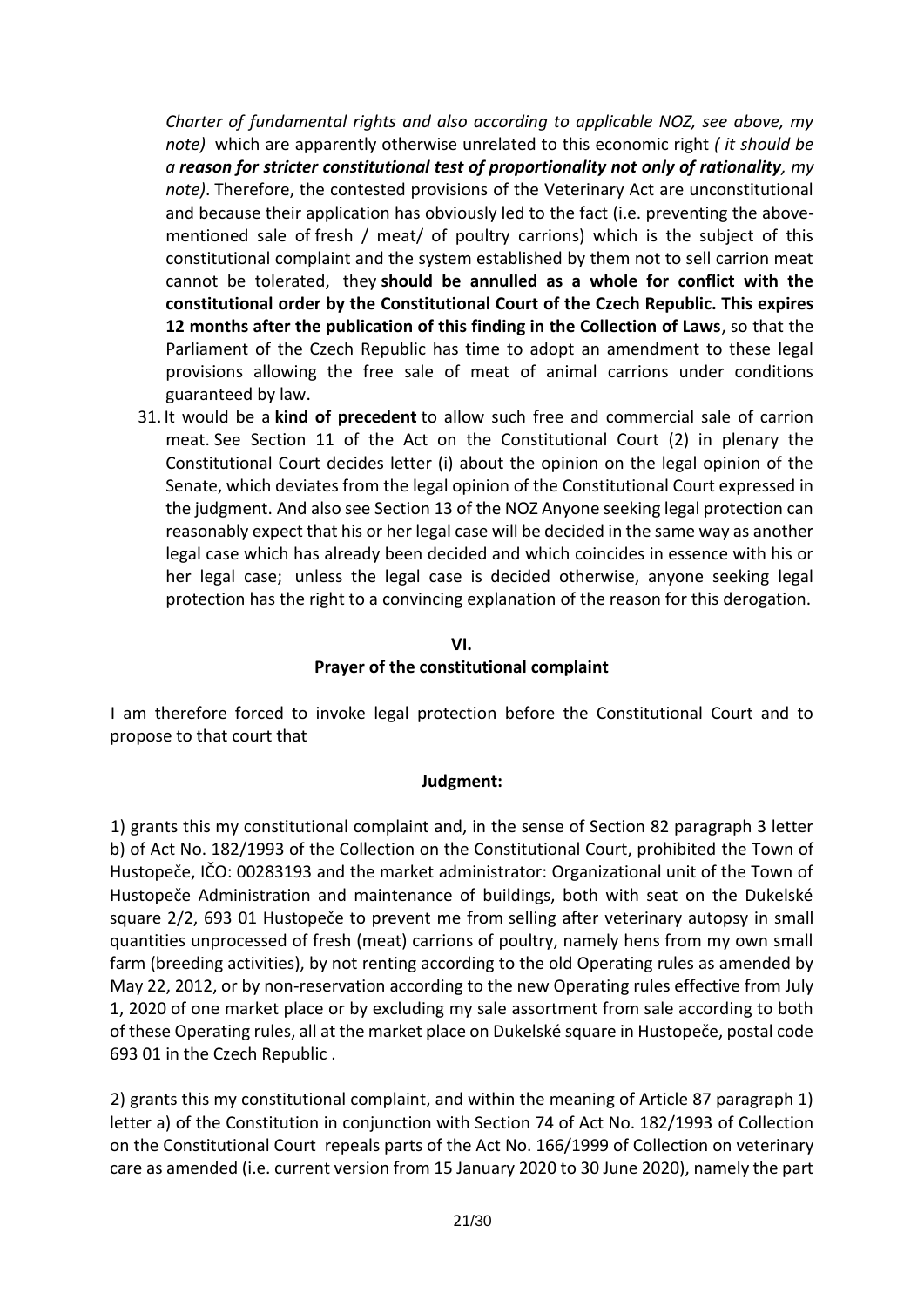of the provision of **Section 3**, namely its whole **paragraph 1 letter d)**, the part of the provision of **Section 5**, namely its whole **paragraph 1 letter h)**, the whole provision of **Section 18**, the part of the provision of **Section 21**, namely its whole **paragraph 1**, the part of the provision of **Section 27a**, namely its whole **paragraph 1 letter b)** and its whole **paragraph 3**, the part of the provision of **Section 39**, namely its whole **paragraph 2** and its whole **paragraph 3**, all provisions of **Section 39a to Section 41** and the part of the provision of **Section 42**, namely of its **paragraph 2, second and third developed sentence objects**, all after expiration of a period of 12 months from the publication of this judgment in the Collection of Laws.

- The exact text of part of this provision of **Section 3**, namely its whole **paragraph 1 letter d)** of Act No. 166/1999 of the Collection on Veterinary Care, as amended, which should be repealed in this way only as a part of the Act by judgment of the Constitutional Court, it is as follows:

*"(d) slaughter animals means farm animals intended for slaughter and slaughter processing and the meat of which is intended for human consumption,"*

- The exact text of part of this provision of **Section 5**, namely its whole **paragraph 1 letter h)** of Act No. 166/1999 of the Collection on Veterinary Care, as amended, which should be repealed in this way only as a part of the Act by judgment of the Constitutional Court, it is as follows:

*"(h) to supply to slaughterhouses only animals for slaughter with truthfully and fully food chain information in accordance with Section III of Annex II to Regulation (EC) No 853/2004 laying down specific hygiene rules for food of animal origin; a specified period within the meaning of point 3 (a) of Section III of Annex II. (c) Regulation (EC) No 853/2004 means 60 days before the day of delivery of the animal for slaughter to the slaughterhouse,"*

- The exact text of this whole provision of **Section 18** of Act No. 166/1999 of the Collection on Veterinary Care, as amended, which should be repealed in this way only as a part of the Act by judgment of the Constitutional Court, it is as follows:

*"§18*

# *(1) Animal products must*

*a) comply with the requirements for their production, processing, storage, transport and marketing set out in this Act, special legal regulations 3) and European Union regulations 14d) ,*

*b) be healthy and safe from the point of view of the protection of human and animal health, in particular it must not be a source of risk of the spread of diseases and illnesses transmissible from animals to humans,*

*c) meet microbiological criteria and must not contain residues and contaminants in quantities which, according to scientific evaluation, pose a danger to human health 14e ) ,*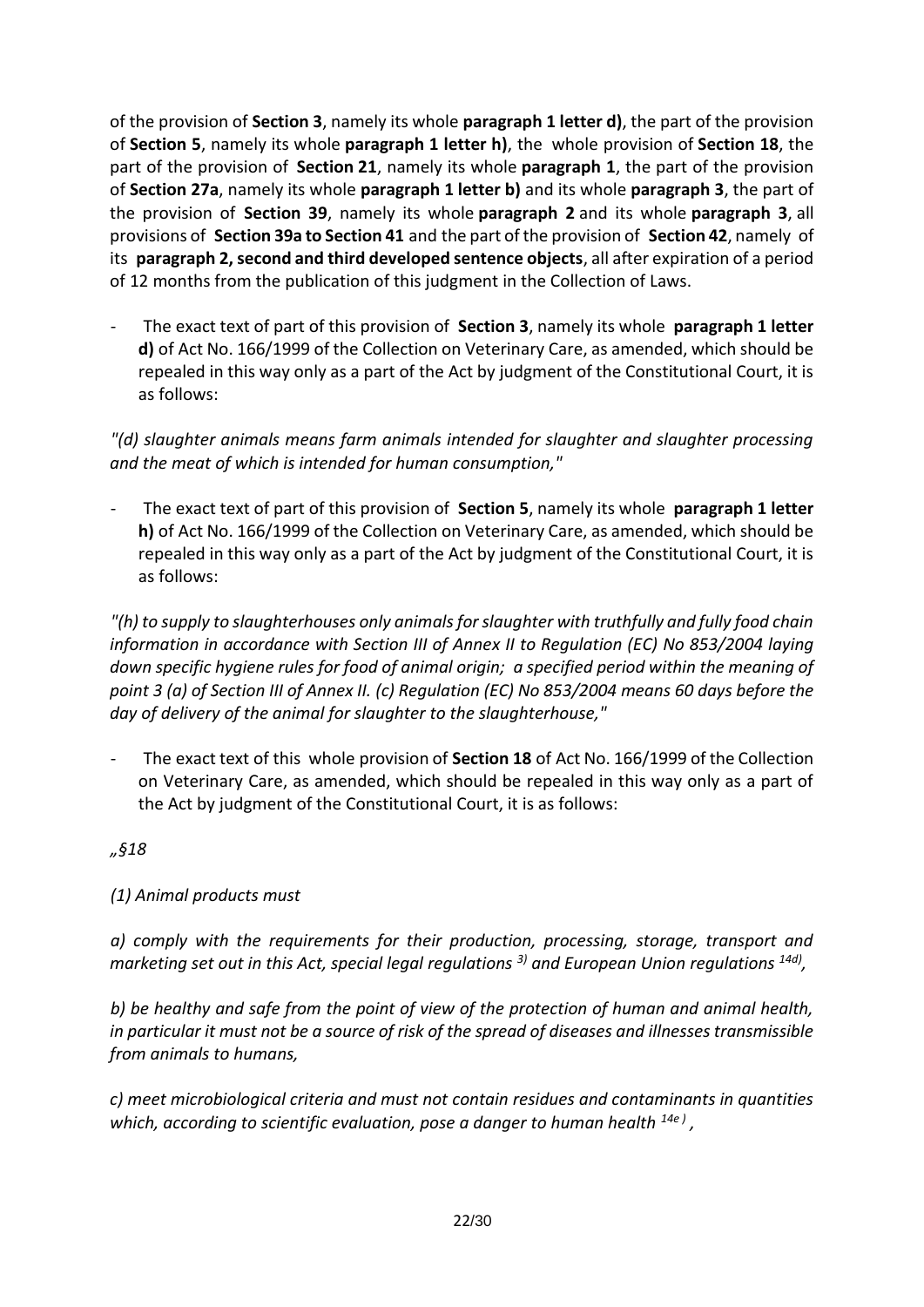*d) be, unless otherwise provided for by this Act or regulations of the European Union, provided with a health mark in the prescribed manner or, if the use of the health mark is not stipulated, with an identification mark 14f ) .*

*(2) Animal products intended for human consumption must be obtained from animals which:*

*a) meet the veterinary requirements for animals of the relevant species laid down by this Act, special legal regulations 14g) and European Union regulations 14d ) ,*

*(b) do not come from a holding, establishment, territory or part of a territory subject to restrictive or prohibitive veterinary measures applicable to the animals and their products concerned and adopted in accordance with the rules laid down by this Act or special regulations 14h) due to foot-and- mouth disease , classical swine fever, swine vesicular disease, African swine fever, rinderpest, Newcastle disease, avian influenza or small ruminant plague, or due to the occurrence of diseases of aquatic animals, fish and molluscs referred to in special legislation 14h) ,*

*(c) has not been slaughtered, in the case of meat and meat products, in an establishment where, during the slaughter and production process, animals infected or suspected of being infected with point (b) or bodies or parts of bodies of those animals were present until such suspicion is ruled out,*

*(d) in the case of aquatic and aquaculture animals, comply with the requirements laid down in special legislation 14i ) .*

*(3) The Regional Veterinary Administration may, subject to the measures for the control of diseases referred to in paragraph 2 letter b) authorize, under specified animal health conditions, the production, processing and placing on the market of animal products intended for human consumption originating in the territory or part of the territory subject to the restrictive or prohibitive veterinary measures referred to in paragraph 2 letter b), but not from a holding where is one of the diseases referred to in paragraph 2 letter b) or which is suspected of having such an infection.*

*(4) Animal products for which there are reasonable doubts about compliance with obligations or requirements to ensure their health safety, and food of animal origin 15), which were for this reason returned from the commercial network, may be used or further processed only with the consent of the regional veterinary administration and under the conditions laid down by it.*

*(5) Foodstuffs of animal origin which are not harmful to health shall be considered edible or edible after special treatment or further processing. Foods of animal origin that do not meet the health requirements are considered inedible.*

*(6) Implementing legislation*

*(a) provides*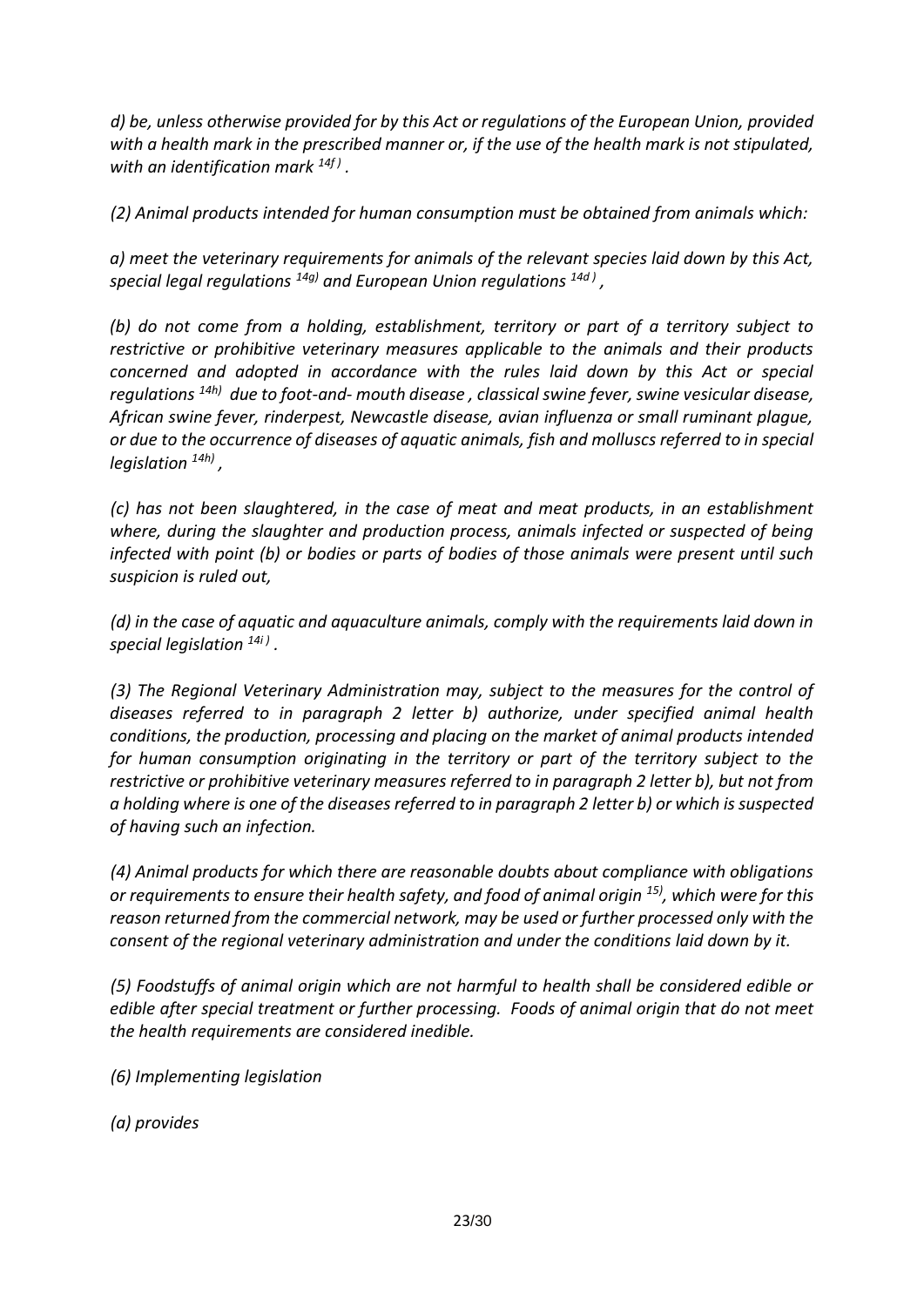*1. animal and public health requirements for the special treatment and use of animal products referred to in paragraph 3 and intended for human consumption, as well as food of animal origin for use after special treatment or further processing,*

*2. the method of labeling meat originating in the territory or part of the territory referred to in paragraph 3,*

*3. which foods of animal origin are edible and which are inedible,*

*(b) may lay down, where required by European Union legislation, details concerning the special treatment or further processing and use of minced meat, meat preparations, meat products, milk products and egg products. "*

- The exact text of part of this provision of **Section 21**, namely its whole **paragraph 1** of Act No. 166/1999 of the Collection on Veterinary Care, as amended, which should be repealed in this way only as a part of the Act by judgment of the Constitutional Court, it is as follows:

*"(1) Unless otherwise provided, animals for slaughter must be slaughtered in a slaughterhouse under the conditions laid down by this Act, special legal regulations 6) and European Union regulations 17c ) ."*

- The exact text of part of this provision of **Section 27a**, namely its whole **paragraph 1 letter b)** of Act No. 166/1999 of the Collection on Veterinary Care, as amended, which should be repealed in this way only as a part of the Act by judgment of the Constitutional Court, it is as follows:

*"(B) fresh poultrymeat, fresh rabbit meat or fresh nutria meat, originating from poultry, rabbits or nutria from their own holding and slaughtered on that holding, on their holding, in a market or in a market located in the territory of the Czech Republic; directly to the consumer or to supply them to a local retailer; poultrymeat need not be graded according to quality and weight 52) , "*

- The exact text of part of this provision of **Section 27a**, namely its whole **paragraph 3** of Act No. 166/1999 of the Collection on Veterinary Care, as amended, which should be repealed in this way only as a part of the Act by judgment of the Constitutional Court, it is as follows:

*'(3) The animal products referred to in paragraph 1 must come from healthy animals and must*  not be harmful to health and they must be safe from the point of view of the protection of *human and animal health, in particular they must not be a source of diseases and illnesses transmissible from animals to humans. The animal products referred to in paragraph 1 may not be placed on the market by mail order by the local retail operator. "*

- The exact text of part of this provision of **Section 39**, namely its whole **paragraph 2** and its whole **paragraph 3** of Act No. 166/1999 of the Collection on Veterinary Care, as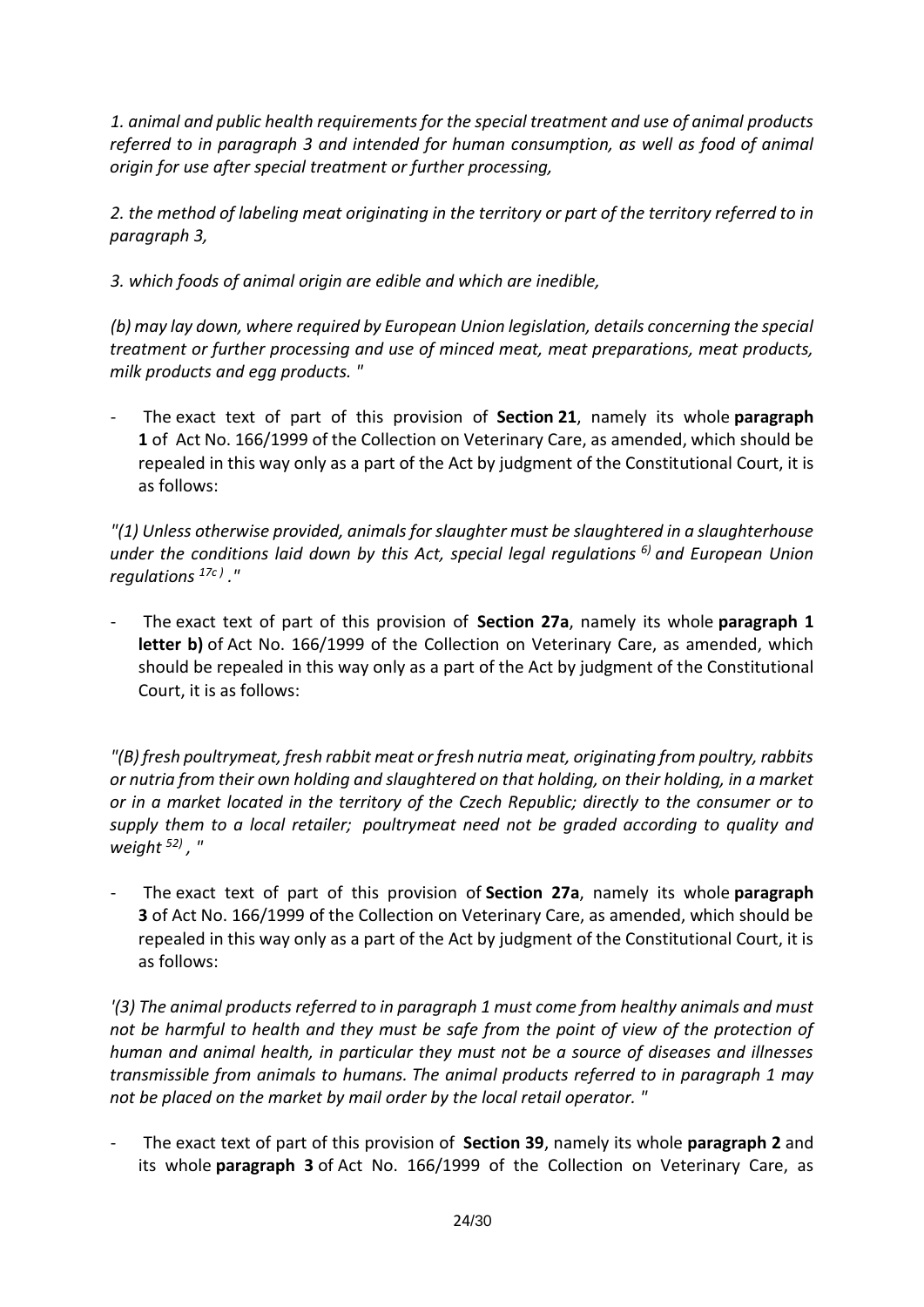amended, which should be repealed in this way only as a part of the Act by judgment of the Constitutional Court, it is as follows:

*"(2) Veterinary sanitation activities referred to in paragraph 1 may be performed only on the basis of a permission from the State Veterinary Administration.*

*(3) Animal by-products which are not suitable for animal feed or further processing must be disposed of without delay by burial in a designated place or by incineration, or disposed of in another manner specified in this Act and European Union regulations 9b ) . "*

The exact text of this whole provision of **Section 39a** of Act No. 166/1999 of the Collection on Veterinary Care, as amended, which should be repealed in this way only as a part of the Act by judgment of the Constitutional Court, it is as follows:

# *"§ 39a*

*(1) Principles of classification of animal by-products, veterinary and hygiene rules for collection, transport, labeling, storage, disposal, use and further processing of animal by- products of individual categories, as well as for the presentation of these products and products from*  market, trade and import, transit and export shall be governed by European Union rules <sup>9b)</sup>.

*(2) If the regulations of the European Union 9b) require that animal by-products be disposed of or further processed, the operator of an approved establishment, plant or other establishment is obliged, unless otherwise specified, to dispose of or further process these animal by-products in an establishment, plant or other establishment which has been approved by the State Veterinary Administration for the disposal and further processing of animal by-products of the relevant category and registered under the assigned veterinary approval number. The conditions for approval and suspension, or withdrawal of approval, are set out in European Union regulations 9b ) .*

*(3) Operators of approved undertakings, businesses or other facilities referred to in paragraph 2, proceed in the disposal and processing of animal by-products and the control of their own health conditions such activity under this Act and the regulations of the European Union 9b ) .*

*(4) Official veterinarians in approved establishments, plants or other establishments referred to in paragraph 2 shall proceed in the performance of state veterinary supervision in accordance with this Act and the regulations of the European Union 9b ) . "*

- The exact text of this whole provision of **Section 40** of Act No. 166/1999 of the Collection on Veterinary Care, as amended, which should be repealed in this way only as a part of the Act by judgment of the Constitutional Court, it is as follows:

# *"§ 40*

*(1) Breeders and persons handling animal products are obliged to ensure the safe disposal of animal by-products that arise in connection with their activities or in their facilities; this also applies mutatis mutandis to operators of airports, ports and other points of entry into the*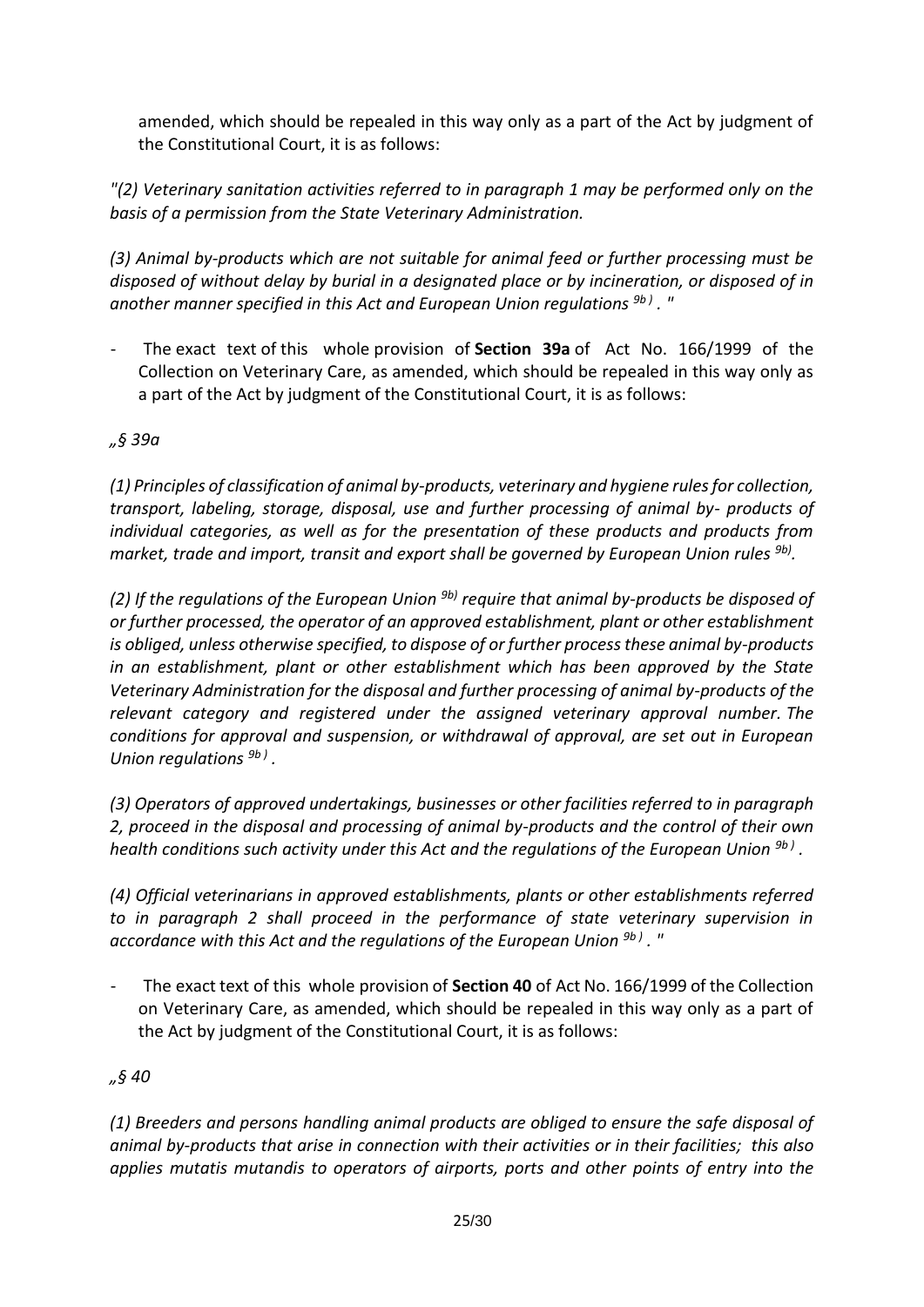*Czech Republic, in the case of imported animal products or other veterinary goods seized in accordance with European Union regulations 21) and destined for disposal, or kitchen waste from means of transport in international transport. Unless otherwise stated, they are required*

*(a) immediately report the presence of animal by-products to the person who carries out their collection and transport. The breeder or the person handling animal products is not obliged to report if he has agreed with the person who has been authorized to perform veterinary sanitation activities on a regular ( rotating) collection of confiscations of animal origin,*

*b) sort, label, safely store and, if necessary, treat animal by-products until transport for disposal in places approved by the regional veterinary administration, so as not to steal them, endanger human or animal health or environmental damage,*

*(c) keep commercial and other documents relating to animal by-products handed over for transport for at least 2 years and, in the case of cadavers of animals individually marked in accordance with special legislation 9d), ensure that such cadavers are handed over for transport, including identification resources,*

*(d) hand over the animal by- products to the person who carries them out (collection) and transport (collection), provide him with the necessary cooperation and assistance, in particular when approaching cadavers to places accessible to means of transport and loading them, and pay him for transport; and harmless disposal and further processing of animal by- products at the agreed price.*

*(2) Breeders and persons handling animal products, in whom confiscations of animal origin usually occur, are further obliged*

*a) set up impermeable, easily cleanable, disinfectable and closable rendering boxes for the short-term storage of confiscations of animal origin, clean and disinfect them after each emptying,*

*(b) locate the rendering boxes appropriately, both in terms of their separation from other premises and in terms of the handling and transport of animal by-products.*

*(3) The person who owns or manages the place of discovery of animal by- products has a reporting obligation under paragraph 1 letter a) where the keeper or person handling the animal products referred to in paragraph 1 is not known.*

*(4) Unless the State Veterinary Administration decides otherwise for health reasons, the breeder himself may safely remove the carrion of animals in hobby breeding on his own land, provided that this cadaver does not come from an animal belonging to ruminants or pigs, or from an animal ill or suspected infection. Disposal in this case means burial in a place suitable for the protection of human and animal health and the environment, to a depth of at least 80 cm using disinfectants. The carrion of horse in hobby breeding may be disposed of by the breeder himself on his own land only with the consent of the regional veterinary administration and under the conditions laid down by it; The breeder is also obliged to mark the place of*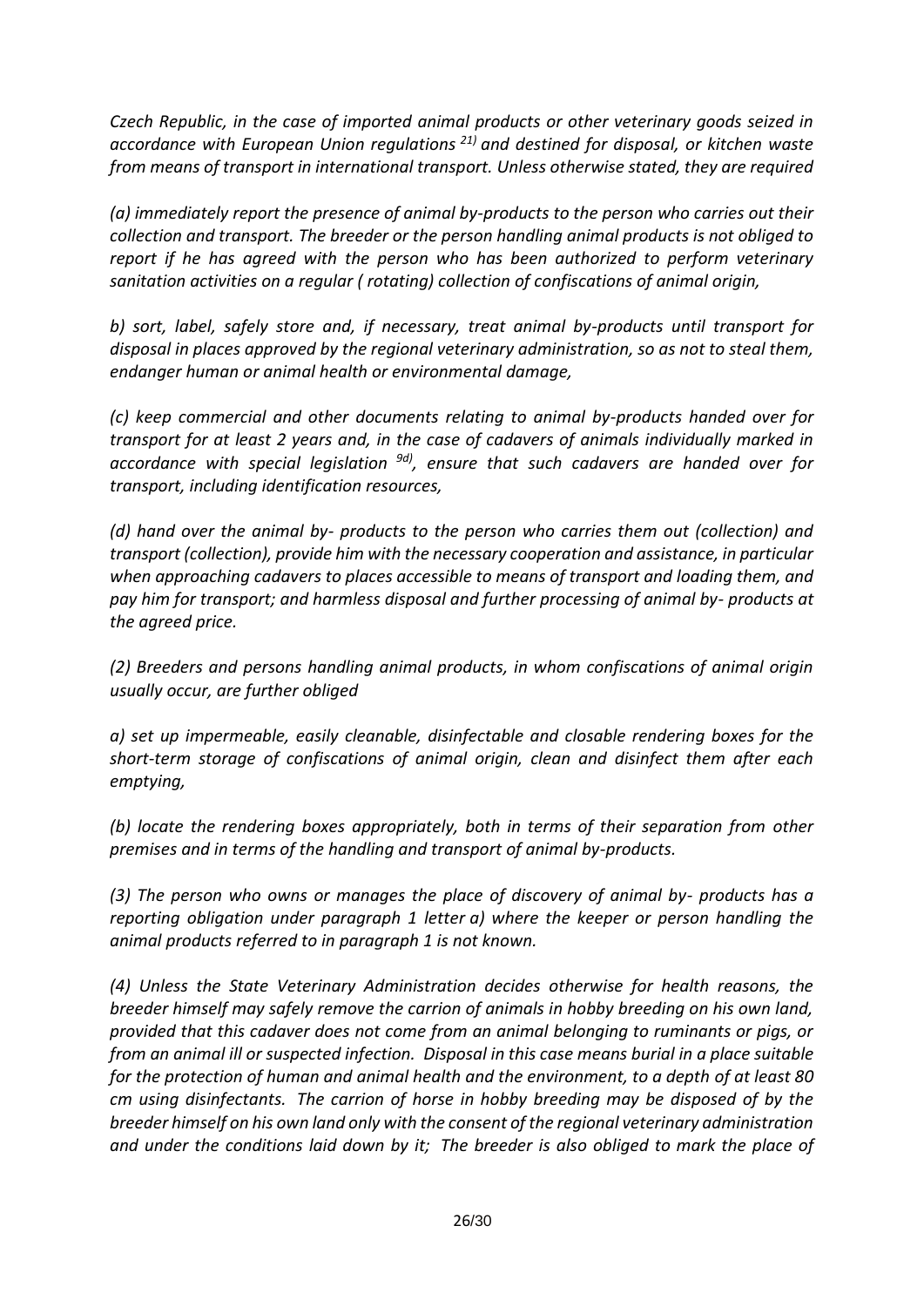*burial of the carrion of the horse in the manner specified by the implementing legal regulation and to keep this marking for a period of 10 years.*

*(5) An entrepreneur who treats animal products, with the approval of the District Veterinary Administration and under the conditions laid down by European Union regulations 9b) process in-house animal by-products arising in connection with its activities. "*

- The exact text of this whole provision of **Section 41** of Act No. 166/1999 of the Collection on Veterinary Care, as amended, which should be repealed in this way only as a part of the Act by judgment of the Constitutional Court, it is as follows:

# *"§ 41*

*(1) A person who has been authorized to perform veterinary sanitation activities is obliged to perform it in such a way that there is no threat to human and animal health, animal cruelty or damage to the environment. A person whose object of activity is the collection, transport, disposal and further processing of animal by-products ( hereinafter referred to as the "remediation company") is obliged further*

*(a) to ensure the continuous receipt of reports of the occurrence of animal by- products and collect them within 24 hours of being notified of their occurrence, in cases of public interest without delay,*

*b) to collect and safely remove or further process all animal by- products from the designated territorial district (collection area) whenever these products have not been disposed of or otherwise processed in accordance with this Act and European Union regulations 9b) and demand payment for it in the amount of the price agreed according to a special legal regulation 24) ,*

*c) to deal with the control of a dangerous disease or disease transmissible from animals to humans and their consequences in accordance with the prescribed protective and control measures,*

*d) to draw up the operating rules and submit them to the regional veterinary administration for approval before commencing their activities,*

*e) to comply with the veterinary and hygienic requirements for the disposal and further processing of animal by-products laid down by this Act and European Union regulations 9b), as well as procedures based on hazard analysis and critical control points (HACCP),*

*f) to carry out its own inspections of compliance with veterinary and hygiene requirements for the disposal and further processing of animal by-products laid down in this Act and European Union regulations 9b), keep records of the results of these inspections, keep them for at least 2 years and submit them to the official veterinary office upon request. doctors,*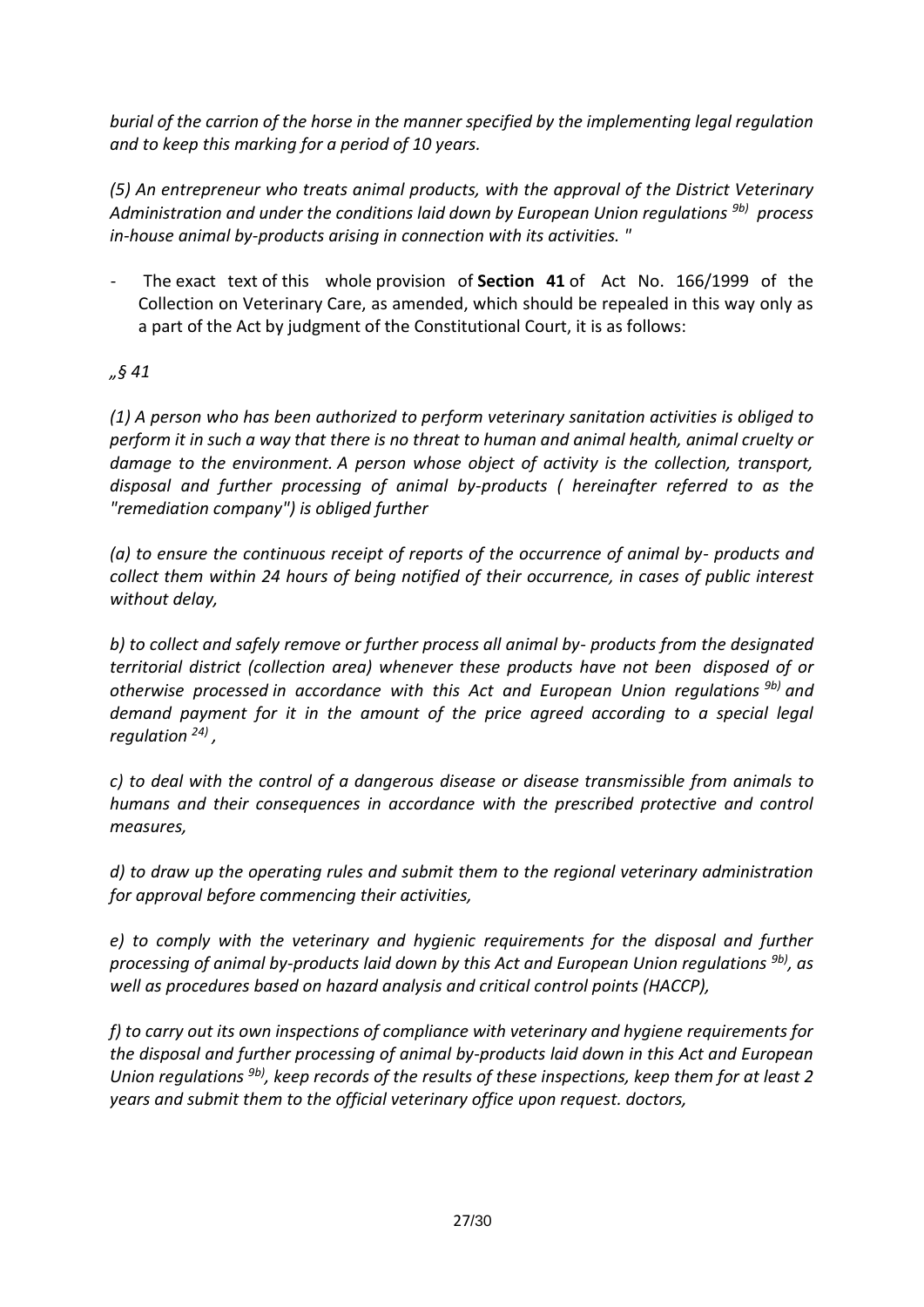*g) to create conditions, including the free provision of suitable space for the performance of pathological-anatomical autopsies of cadavers ( hereinafter referred to as " veterinary prosector activity") by the regional veterinary administration,*

*h) in the case of cadavers of animals individually marked in accordance with special legal regulation 9d), not to remove or take out the means of identification before the actual disposal or further processing of these cadavers.*

*(2) Confiscations of animal origin taken over by a sanitation company for disposal or further processing may no longer leave the premises of this company without the consent of the regional veterinary administration, unless it is their transfer to another sanitation company.*

*(3) A place designated for the harmless disposal of animal by-products by burial (hereinafter referred to as "burial ground"), facilities intended for the harmless disposal and further processing of animal by-products or a place intended for storage or incineration of cadavers of animals in hobby breeding shall be established after the opinion of the regional authority, municipal office or district office and regional veterinary administration on the spot,*

*(a) which is sufficiently distant from the places where the farm animals are kept,*

*(b) where the activity will not disturb the environment.*

*(4) Equipment intended for the harmless disposal and further processing of animal by- products must be equipped and maintained in such a way as to enable safe work and safe disposal and processing of these products or the placing on the market of such products that do not contain unacceptable amounts of harmful substances or pathogenic microorganisms. Products intended for human nutrition may not be produced in this establishment.*

*(5) Implementing legislation may provide, if required by European Union acts,*

*(a) more detailed veterinary and hygiene requirements for the labeling, collection, transport, disposal and further processing of animal by-products, the layout and equipment of the holding, plant or other establishment for the disposal and further processing of animal byproducts, to burial grounds and to facilities (places) intended for the storage or incineration of cadavers of pet animals, unless these requirements are laid down in European Union regulations,*

*b) details concerning the performance of the own control of hygienic conditions of harmless disposal and further processing of animal by- products by the operators of establishments, plants or other facilities referred to in Section 39a, paragraph 2.*

- The exact text of part of this provision of **Section 42**, namely of its **paragraph 2, second and third developed sentence objects** of Act No. 166/1999 of the Collection on Veterinary Care, as amended, which should be repealed in this way only as a part of the Act by judgment of the Constitutional Court, it is as follows:

*"As well as the collection and disposal of cadavers of animals in hobby breeding,"*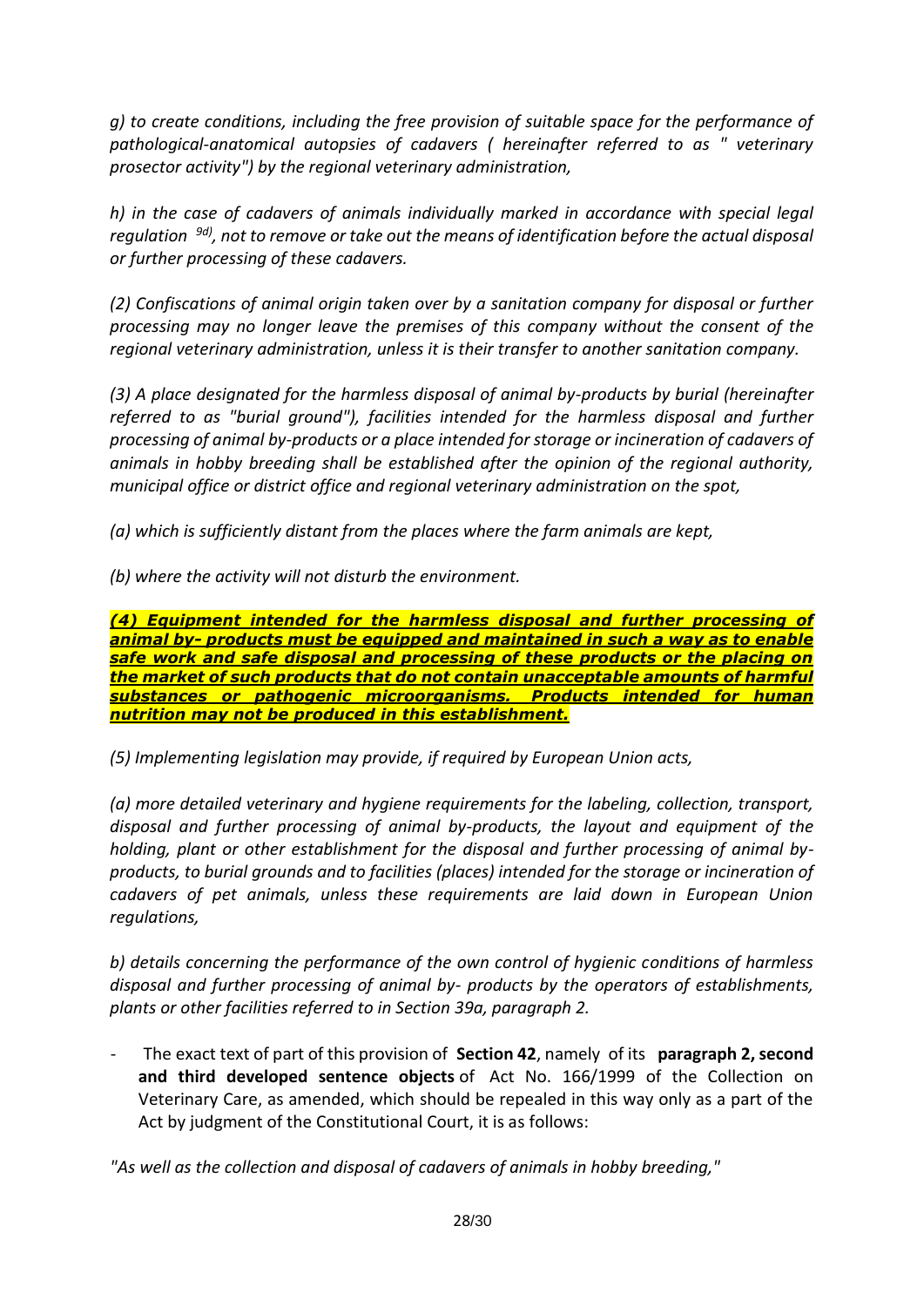**VII.**

# **Supplementing my constitutional complaint**

**In addition to paragraph 18 in conjunction with paragraph 11 of my above mentioned constitutional complaint about the enactment of the just rights of living beings by the State, I cite, for example, The Great Ape Project (GAP)** (see Home - GAP Project [online]. June 2020] Available from: <https://www.projetogap.org.br/en/> ) represented by the above-mentioned Peter Singer (who is a professor at the University of Melbourne and Princeton University and specializes in bioethics and whose book Animal Liberation of 1975 became the impetus of the worldwide movement).

1) Namely, the **Austrian Law on Animal Experiments (Tierversuchsgesetz) of 2012** federal law, consolidated version of 28 June 2020, inspired by this Great Ape Project:

My Czech translation:

Inadmissible animal experiments

Section 4. In any case, an animal experiment is inadmissible if:

5. Animal experiment on

(a) all species and subspecies of chimpanzees (Pan troglodytes), bonobos (Pan paniscus) and gorillas (Gorila gorila spp), as well as all species and subspecies of the Orangutan (Pongidae) and Gibbon (Hylobatidae) families,

to be carried out

Original version:

Unzulässige Tierversuche

§ 4. Ein Tierversuch ist jedenfalls unzulässig, wenn

... 5. der Tierversuch an

a) allen Arten und Unterarten der Schimpansen (Pan troglodytes), Bonobos (Pan paniscus) und Gorillas (Gorilla gorilla spp), sowie an allen Arten und Unterarten der Familien OrangUtans ( Pongidae) und Gibbons (Hylobatidae) ...

durchgeführt werden soll, ...

(see [https://www.ris.bka.gv.at/GeltendeFassung.wxe?Abfrage=Bundesnormen&Gesetzesnummer=2](https://www.ris.bka.gv.at/GeltendeFassung.wxe?Abfrage=Bundesnormen&Gesetzesnummer=20008142) [0008142](https://www.ris.bka.gv.at/GeltendeFassung.wxe?Abfrage=Bundesnormen&Gesetzesnummer=20008142) )

2) Furthermore, namely by this Great Ape Project inspired, on the contrary, experiments on apes not completely excluding **Directive 2010/63 /EU of the European Parliament and of the Council of 22 September 2010** (Existing consolidated version of 26 June 2019) on the protection of animals used for scientific purposes (18) The use of apes, i.e species closest to human and having the most developed social and behavioral abilities, should only be allowed for conservation research. of these species, provided that it is guaranteed that the measures are related to conditions which endanger human life or weaken a human, and if the use of other animal species or alternative methods is not sufficient to achieve the objectives of the procedure. A Member State which claims that such a need has arisen should provide the Commission with the information necessary to enable it to take a decision. (see [https://eur-lex.europa.eu/legal-](https://eur-lex.europa.eu/legal-content/CS/TXT/?qid=1593342693962&uri=CELEX:32010L0063)

[content/EN/TXT/?qid=1593342693962&uri=CELEX:32010L0063](https://eur-lex.europa.eu/legal-content/CS/TXT/?qid=1593342693962&uri=CELEX:32010L0063) )

In my opinion, medical experiments on living creatures cannot be completely excluded if there is causing the least possible death and pain. That is, in human and veterinary medicine I on